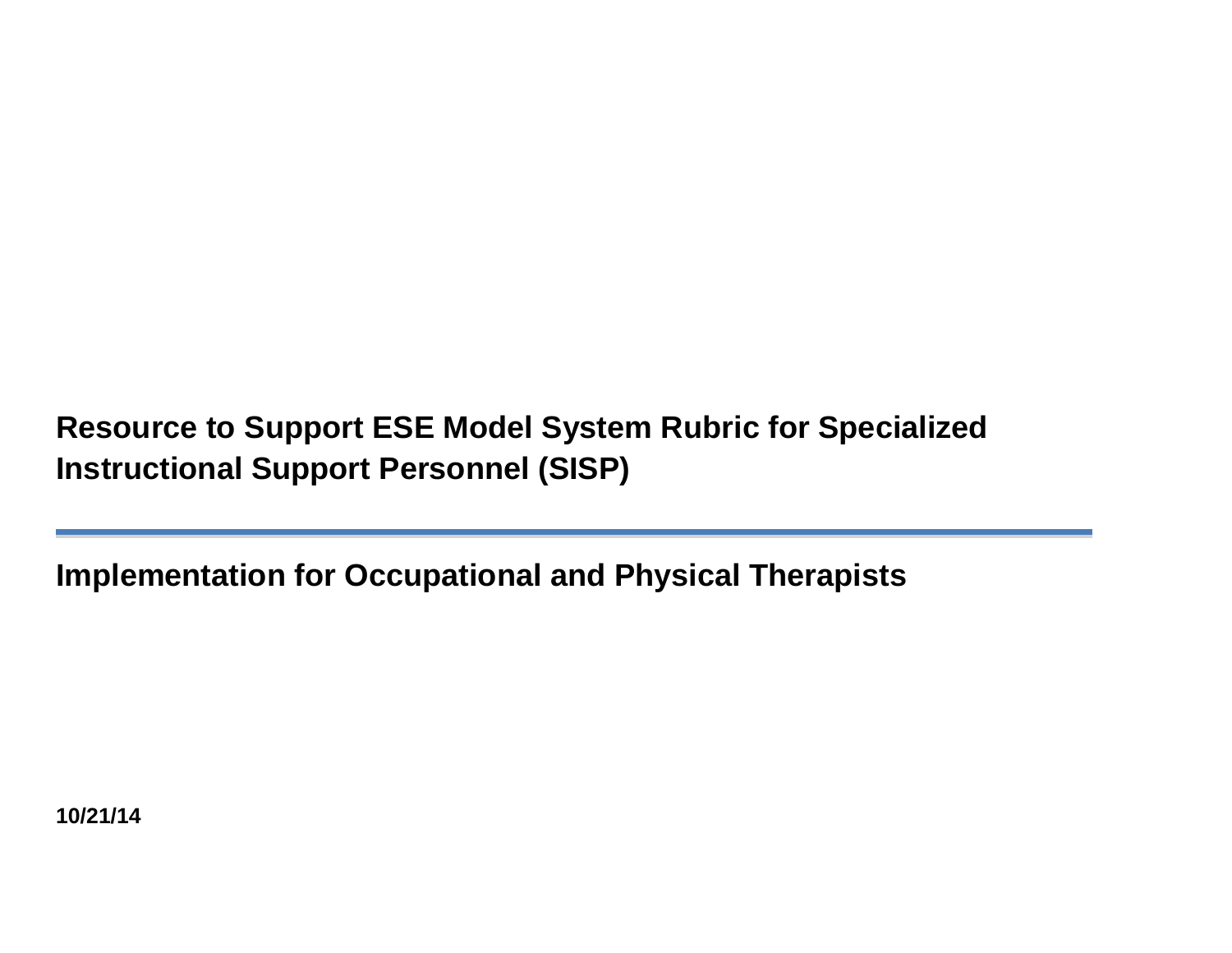#### **Purpose:**

*The Specialized Instructional Support Personnel (SISP) Rubric: Implementation for Occupational and Physical Therapists* (SISP:OTPT) was developed to supplement the SISP Rubric when evaluating occupational and physical therapists in school settings. This resource is to be used in conjunction with the SISP Rubric and does not alter the standard educator evaluation process (e.g. forms, procedures, timelines). Included in this document are descriptors at the level of *Proficient* as a guide for evaluators*.* Definitions of *Unsatisfactory, Needs Improvement* and *Exemplary* can be found in the SISP Rubric to assist the evaluator with further clarification of performance criteria (http://www.doe.mass.edu/edeval/model/PartIII\_AppxD.pdf).

The primary role of occupational therapists (OT) and physical therapists (PT) is to provide supports and services to students with disabilities under the Individuals with Disabilities Education Act of 2004 (IDEA.ed.gov) and Section 504 of the Rehabilitation Act (http://www2.ed.gov/policy/rights/reg/ocr/edlite-34cfr104.html). Therapists share in the development and implementation of supports and services that facilitate student access, participation, and progress in the educational program. In accordance with legislation and best practice, the implementation of supports and services are provided within the least restrictive environment to the maximum extent appropriate (e.g. classroom, lunchroom, and playground). Therapists also collaborate at system, building, and student levels through involvement in school-wide initiatives, such as social emotional learning, Universal Design for Learning, Healthy Schools, Response to Intervention, and curriculum development.

In Massachusetts, occupational and physical therapists are licensed by the Board of Registration in Allied Health Professionals and work under the guidelines established by the American Occupational Therapy Association (aota.org) and the American Physical Therapy Association (apta.org) respectively.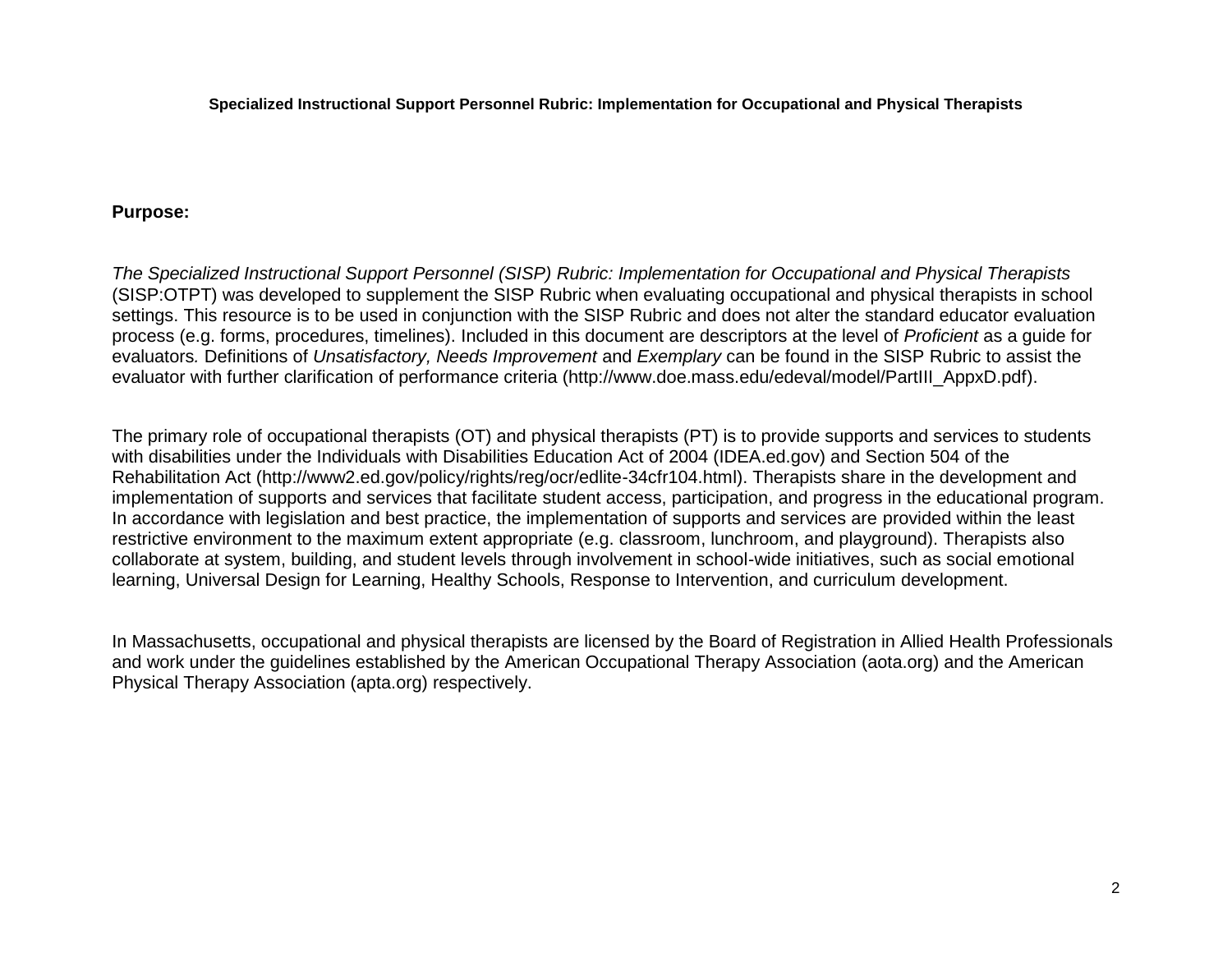#### **Structure of the Specialized Instructional Support Personnel (SISP) Rubric:**

- **Standards:** Standards are the broad categories of knowledge, skills and performance of effective practice detailed in the regulations. There are four standards for school- based therapists: *Curriculum, Planning, and Assessment; Teaching All Students; Family and Community Engagement; and Professional Culture.*
- **Indicators:** Indicators, also detailed in the regulations, describe specific knowledge, skills and performance for each Standard. For example, there are three Indicators in Standard I of the SISP rubric: *Curriculum and Planning; Assessment; and Analysis.*
- **Elements:** The elements are more specific descriptions of actions and behaviors related to each Indicator. The elements further break down the Indicators into more specific aspects of educator practice and provide an opportunity for evaluators to offer detailed feedback that serves as a roadmap for improvement.
- **Descriptors:** Performance descriptors are observable and measurable statements of educator actions and behaviors aligned to each element and serve as a basis for identifying the level of teaching or administrative performance in one of four categories: *Unsatisfactory, Needs Improvement, Proficient, or Exemplary.*

#### **Implementation of this rubric for Occupational and Physical Therapists is described in the following:**

- **Knowledge, Skills & Responsibilities** describes practice expectations in the school.
- **What it looks like** provides observational evidence of proficient performance.
- **Listed artifacts** are provided in the addendum as sources of evidence for the standard. Artifacts listed are examples and are not to be used as a checklist. The evidence is not a comprehensive list of requirements.

*This resource document has been developed by the Massachusetts OT/PT Educator Evaluation Task Force (in conjunction with the MA School Guidelines task force through Massachusetts Association for Occupational Therapy (MAOT, www.maot.org) and American Physical Therapy Association of Massachusetts (APTA of MA, www.aptaofma.org). The Department of Elementary and Secondary Education (DESE) has reviewed the contents of this document for consistency with the SISP Model Rubric.*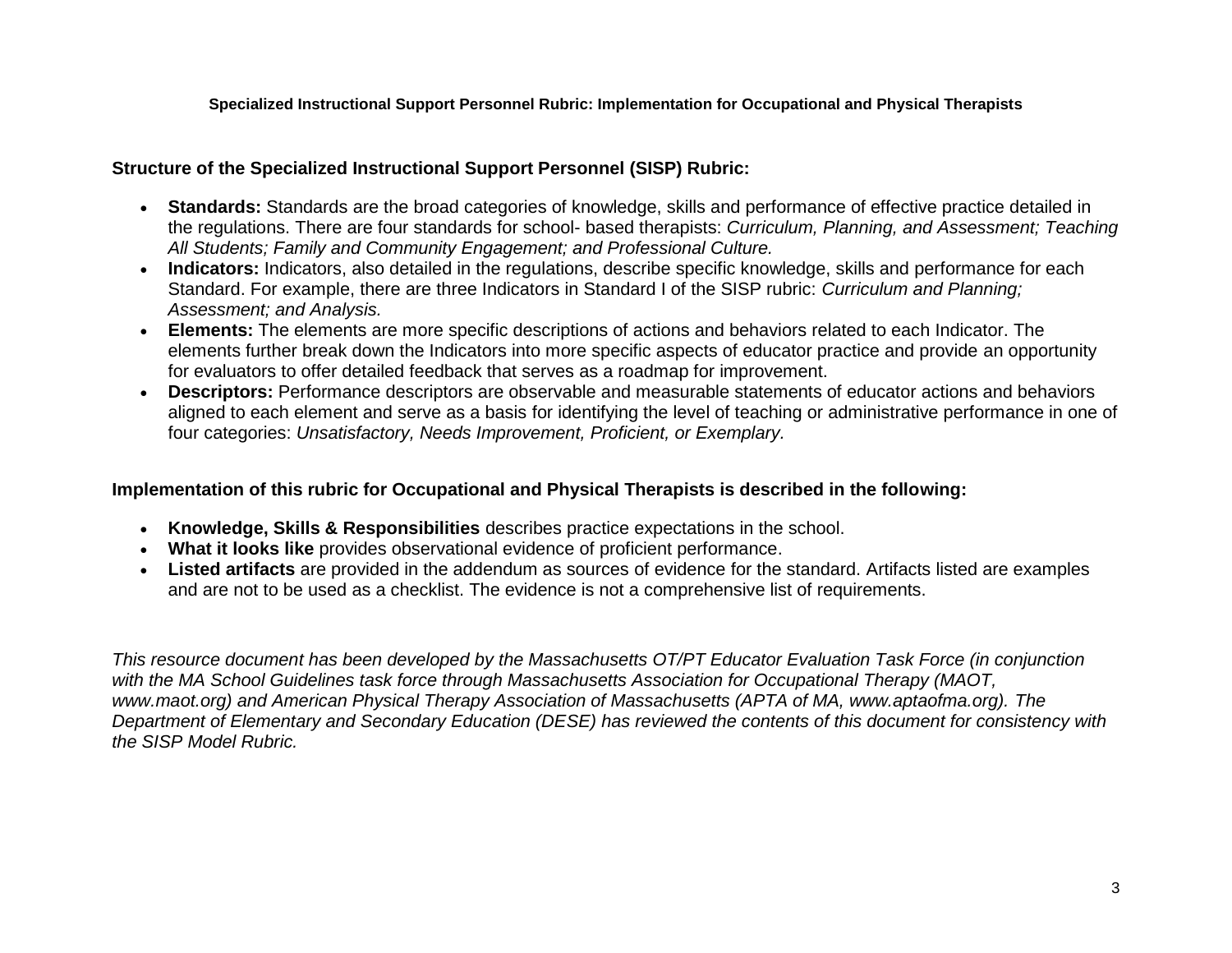| Standard I:<br>Curriculum, Planning, and Assessment  | Standard II:<br><b>Teaching All Students</b> | <b>Standard III:</b><br><b>Family and Community Engagement</b> | <b>Standard IV:</b><br><b>Professional Culture</b> |
|------------------------------------------------------|----------------------------------------------|----------------------------------------------------------------|----------------------------------------------------|
| A. Curriculum and Planning Indicator                 | A. Instruction Indicator                     | A. Engagement Indicator                                        | A. Reflection Indicator                            |
| 1. Professional Knowledge                            | 1. Quality of Effort and Work                | 1. Parent/Family Engagement                                    | 1. Reflective Practice                             |
| 2. Child and Adolescent Development                  | 2. Student Engagement                        |                                                                | 2. Goal Setting                                    |
| 3. Plan Development                                  | 3. Meeting Diverse Needs                     |                                                                |                                                    |
| 4. Well-Structured Lessons                           |                                              |                                                                |                                                    |
| <b>B. Assessment Indicator</b>                       | <b>B. Learning Environment Indicator</b>     | <b>B. Collaboration Indicator</b>                              | <b>B. Professional Growth Indicator</b>            |
| 1. Variety of Assessment Methods                     | 1. Safe Learning Environment                 | 1. Learning Expectations                                       | 1. Professional Learning and Growth                |
| 2. Adjustments to Practice                           | 2. Collaborative Learning<br>Environment     | 2. Student Support                                             |                                                    |
|                                                      | 3. Student Motivation                        |                                                                |                                                    |
| C. Analysis Indicator                                | C. Cultural Proficiency Indicator            | <b>C. Communication Indicator</b>                              | <b>C. Collaboration Indicator</b>                  |
| 1. Analysis and Conclusions                          | 1. Respects Differences                      | 1. Two-Way Communication                                       | 1. Professional Collaboration                      |
| 2. Sharing Conclusions With Colleagues               | 2. Maintains Respectful Environment          | 2. Culturally Proficient Communication                         | 2. Consultation                                    |
| 3. Sharing Conclusions With Students and<br>Families |                                              |                                                                |                                                    |
|                                                      | <b>D. Expectations Indicator</b>             |                                                                | D. Decision-Making Indicator                       |
|                                                      | 1. Clear Expectations                        |                                                                | 1. Decision-making                                 |
|                                                      | 2. High Expectations                         |                                                                |                                                    |
|                                                      | 3. Access to Knowledge                       |                                                                |                                                    |
|                                                      |                                              | $\overline{1}$                                                 | E. Shared Responsibility Indicator                 |
|                                                      |                                              |                                                                | 1. Shared Responsibility                           |
|                                                      |                                              |                                                                | F. Professional Responsibilities Indicator         |
|                                                      |                                              |                                                                | 1. Judgment                                        |
|                                                      |                                              |                                                                | 2. Reliability and Responsibility                  |

#### *Specialized Instructional Support Personnel (SISP) Rubric At- A- Glance*

l

*Note: The SISP rubric is designed to have close alignment with the teacher rubric to emphasize commonalities across educators. The following rubric is a supplement to the SISP rubric providing "Role- Specific Indicators" for Occupational and Physical Therapists in the schools.*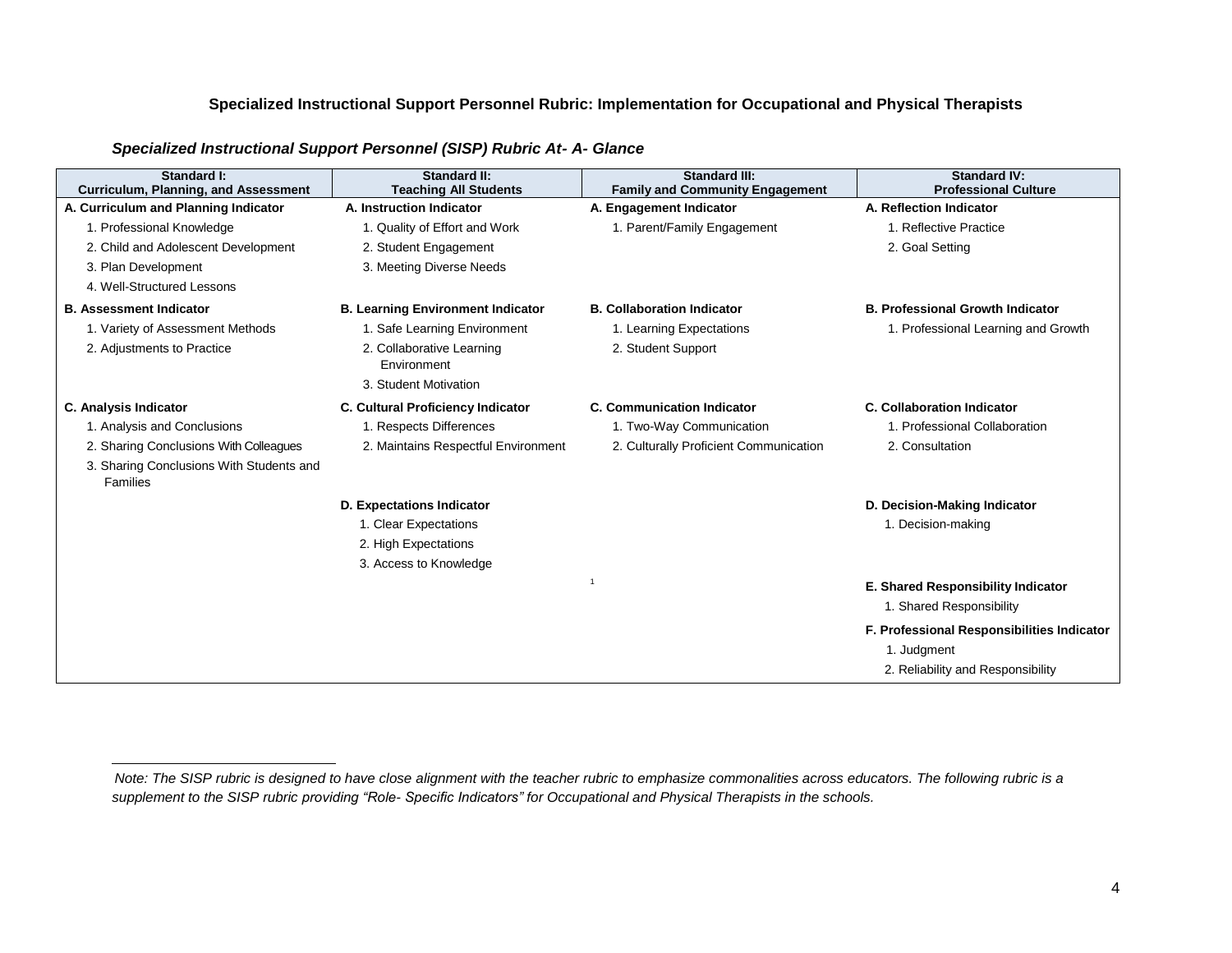*Standard I: Curriculum, Planning, and Assessment. Promotes the learning and growth of all students by providing high-quality and coherent instruction, designing and administering authentic and meaningful student assessments, analyzing student performance and growth data, using this data to improve instruction, providing students with constructive feedback on an ongoing basis, and continuously refining learning objectives.*

| Indicator I-A. | Curriculum and Planning: Has strong knowledge specific to subject matter and/or professional            |
|----------------|---------------------------------------------------------------------------------------------------------|
|                | responsibility, has a good grasp of child development and how students learn, and designs effective and |
|                | rigorous plans for support consisting of well-structured lessons with measurable outcomes.              |
|                |                                                                                                         |

| $I-A.$<br><b>Elements</b>                          | <b>Proficient</b>                                                                                                                                                                                                                                                                                                                        | Knowledge, Skills & Responsibilities                                                                                                                                                                                                                                                                                                                                                                                                                                                                   | What it looks like                                                                                                                                                                                                                                                                                                                                                                                                                                                                                                                  |
|----------------------------------------------------|------------------------------------------------------------------------------------------------------------------------------------------------------------------------------------------------------------------------------------------------------------------------------------------------------------------------------------------|--------------------------------------------------------------------------------------------------------------------------------------------------------------------------------------------------------------------------------------------------------------------------------------------------------------------------------------------------------------------------------------------------------------------------------------------------------------------------------------------------------|-------------------------------------------------------------------------------------------------------------------------------------------------------------------------------------------------------------------------------------------------------------------------------------------------------------------------------------------------------------------------------------------------------------------------------------------------------------------------------------------------------------------------------------|
| $I-A-1.$<br>Professional<br>Knowledge              | Demonstrates sound<br>knowledge and understanding<br>of professional content and<br>delivery by consistently<br>engaging students in academic,<br>behavioral, and<br>social/emotional learning<br>experiences through the use of<br>educational and/or clinical<br>practices that enable students<br>to acquire knowledge and<br>skills. | Engages in professional development<br>opportunities related to school based practice<br>including local, state, and national offerings<br>Applies newly acquired knowledge in practice<br>Utilizes evidence-based practice supported by<br>current therapeutic practices<br>Seeks professional resources when faced with<br>new situations<br>Demonstrates an in depth knowledge of school<br>$\bullet$<br>based OT/PT practice<br>Follows AOTA/ APTA Standards of Practice<br>and Code of Ethics (1) | Creates student intervention plans based on<br>$\bullet$<br>current best practices, available evidence, and<br>clinical reasoning<br>Clearly articulates evidence, research, and/or<br>rationale behind chosen interventions<br>Seeks out and uses available resources (e.g.<br>$\bullet$<br>other staff, journals, professional colleagues,<br>professional organizations)<br>Clearly and confidently articulates to parents and<br>team members the role of OT/PT in the school<br>setting and how it differs from other settings |
| $I-A-2.$<br>Child and<br>Adolescent<br>Development | Demonstrates knowledge of<br>students' developmental levels<br>and the different ways these<br>students learn or behave by<br>providing differentiated<br>learning experiences, support,<br>and/or assistance that enable<br>all students to progress toward<br>meeting intended outcomes.                                               | Applies an understanding of child development<br>$\bullet$<br>as well as knowledge of various disabilities in<br>order to develop appropriate student<br>intervention plans and goals<br>Individualizes interventions to student level<br>and participation based needs<br>Demonstrates knowledge of a variety of<br>strategies to improve student performance<br>(e.g. accommodations, modifications,<br>intervention techniques)                                                                     | Clearly articulates an understanding of<br>developmental norms at student support<br>meetings, IEP meetings, and staff meetings<br>Interacts with students at their developmental<br>$\bullet$<br>level, providing appropriate supports<br>Utilizes a variety of strategies that support<br>$\bullet$<br>students to achieve their goals (e.g. equipment,<br>assistive technology, visuals, demonstrations,<br>modeling)                                                                                                            |

1. APTA Code of Ethics for Physical Therapists <u>http://www.apta.org/uploadedfiles/aptaorg/about\_us/policies/hod/ethics/codeofethics.pdf;</u><br>AOTA Code of Ethics for Occupational Therapists <u>https://www.aota.org/-/media/Corpor</u>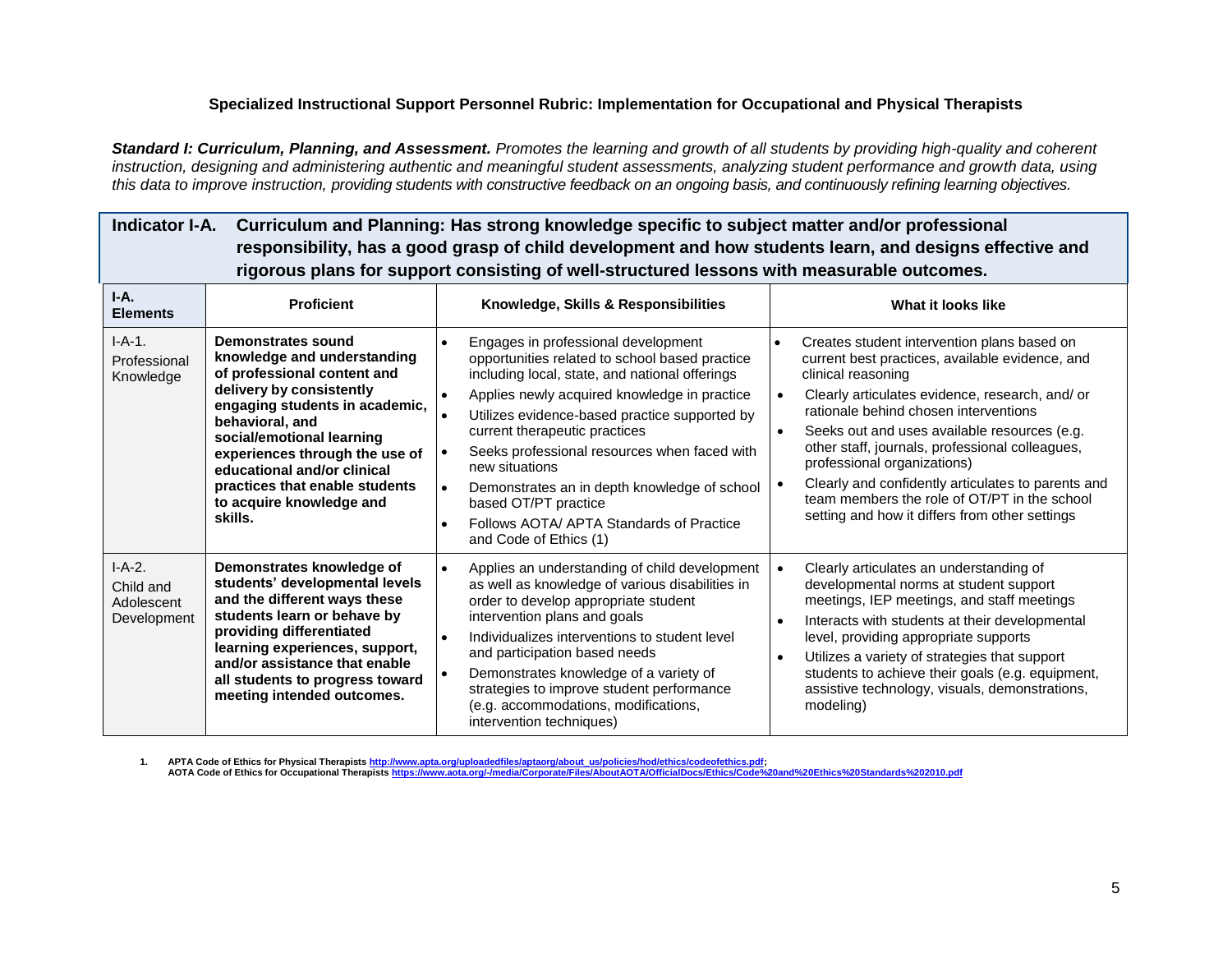| $I-A.$<br><b>Elements</b>                  | <b>Proficient</b>                                                                                                                                                                                                                                                                                         | Knowledge, Skills & Responsibilities                                                                                                                                                                                                                                                                                                                                             | What it looks like                                                                                                                                                                                                                                                                                                                                                                                                                                                                                                                                    |
|--------------------------------------------|-----------------------------------------------------------------------------------------------------------------------------------------------------------------------------------------------------------------------------------------------------------------------------------------------------------|----------------------------------------------------------------------------------------------------------------------------------------------------------------------------------------------------------------------------------------------------------------------------------------------------------------------------------------------------------------------------------|-------------------------------------------------------------------------------------------------------------------------------------------------------------------------------------------------------------------------------------------------------------------------------------------------------------------------------------------------------------------------------------------------------------------------------------------------------------------------------------------------------------------------------------------------------|
| $1-A-3$ Plan<br>Development                | Develops or contributes to the<br>timely development of well-<br>structured plans with<br>measurable outcomes that<br>respond to all relevant<br>individual student needs, and<br>include supports that enable<br>students to meet the goals or<br>objectives of the plan.                                | Aligns plans and recommendations with local/<br>$\bullet$<br>state/ national standards<br>Annually reviews each IEP to ensure<br>$\bullet$<br>measurable outcomes that enable the student<br>to meet the goals in the plan<br>Collaborates with team members to promote<br>$\bullet$<br>students' academic and functional<br>performance in educational setting                  | Completes reports and evaluations in a timely<br>manner<br>Collaborates with team to develop student<br>focused measurable educationally relevant goals<br>and objectives<br>Regularly reviews student's progress towards<br>goals and modifies as necessary<br>Provides interventions in natural school<br>$\bullet$<br>environments (e.g. classroom, playground,<br>cafeteria) to the extent appropriate, occurring in<br>the time and place that is most beneficial to the<br>student<br>Demonstrates clear planning of interventions<br>$\bullet$ |
| $I-A-4.$<br>Well-<br>Structured<br>Lessons | <b>Develops well-structured</b><br>lessons (which may include<br>individual and group activities<br>or sessions) with challenging,<br>measurable objectives and<br>appropriate student<br>engagement strategies, pacing,<br>sequence, activities, materials,<br>resources, technologies, and<br>grouping. | Develops and carries out well- planned<br>$\bullet$<br>interventions with clear, meaningful goals that<br>enhance the students' ability to function in the<br>school environment<br>Modifies interventions based on student's<br>$\bullet$<br>response and progress towards goals<br>Intervenes in the least restrictive environment<br>$\bullet$<br>to support student outcomes | Exhibits organization and has all materials readily<br>$\bullet$<br>available to support interventions<br>Clearly articulates the sequence of activities and<br>the goal of each session<br>Appropriately provides regular feedback to<br>students regarding performance<br>Provides intervention activities that are<br>challenging, functional, and meaningful to<br>students that focus on improving performance in<br>the context of the educational setting                                                                                      |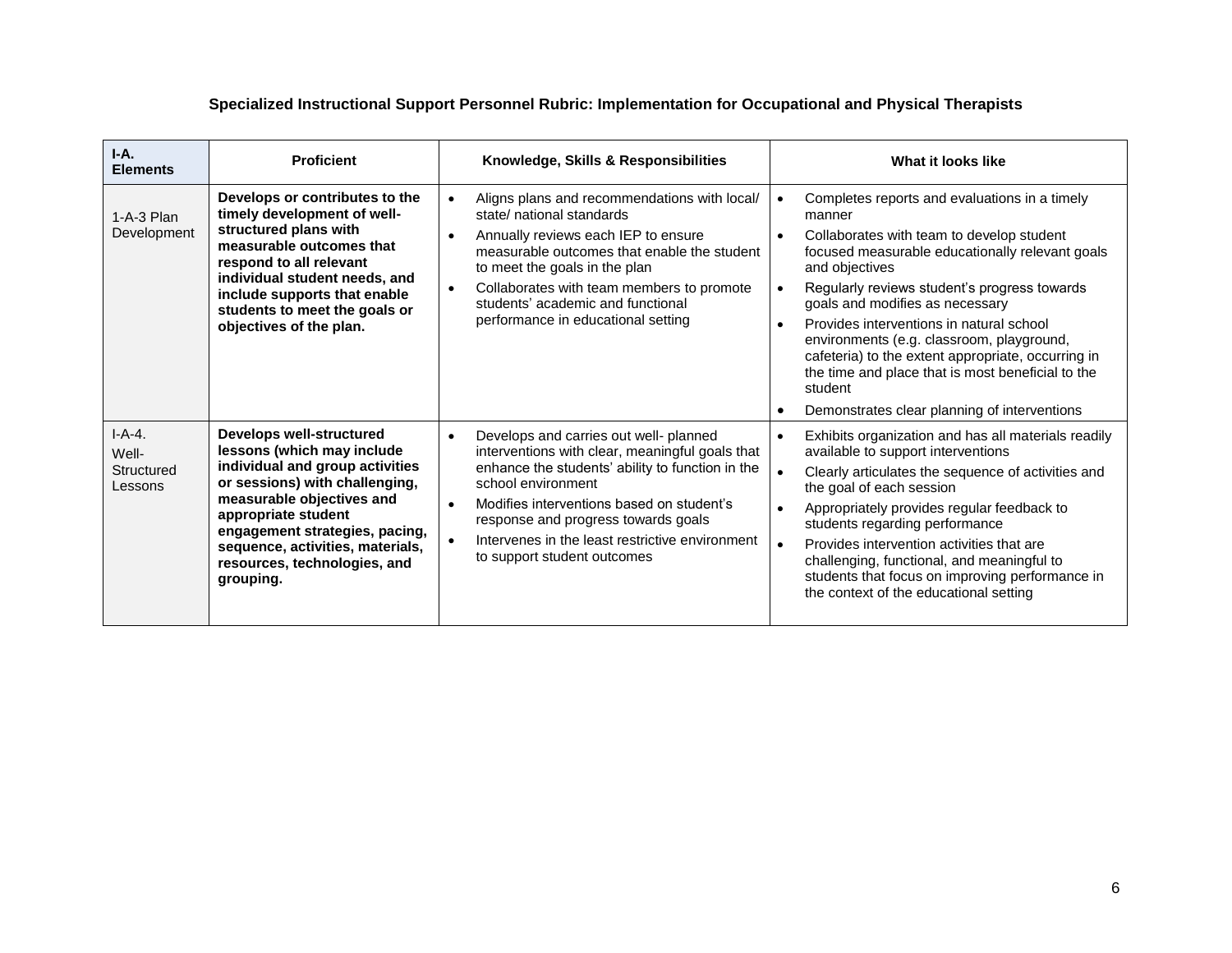**Indicator I-B. Assessment: Uses a variety of informal and formal methods of assessments to measure student learning, growth, and understanding to develop differentiated and enhanced learning experiences and improve future instruction.**

| $I-B.$<br><b>Elements</b>                       | <b>Proficient</b>                                                                                                                                                                                                                                                                              | Knowledge, Skills & Responsibilities                                                                                                                                                                                                                                                                                                                                     | What it looks like                                                                                                                                                                                                                                                                                                                                                                                                                                                                                                                                                                                              |
|-------------------------------------------------|------------------------------------------------------------------------------------------------------------------------------------------------------------------------------------------------------------------------------------------------------------------------------------------------|--------------------------------------------------------------------------------------------------------------------------------------------------------------------------------------------------------------------------------------------------------------------------------------------------------------------------------------------------------------------------|-----------------------------------------------------------------------------------------------------------------------------------------------------------------------------------------------------------------------------------------------------------------------------------------------------------------------------------------------------------------------------------------------------------------------------------------------------------------------------------------------------------------------------------------------------------------------------------------------------------------|
| $I-B-1.$<br>Variety of<br>Assessment<br>Methods | <b>Designs and administers</b><br>assessments and/or collects<br>data to measure student<br>learning, growth, and/or<br>development through a variety<br>of methods, including informal<br>and formal assessments and<br>common interim assessments<br>where applicable.                       | Demonstrates knowledge of federal and state<br>$\bullet$<br>laws and their influence on related services<br>Uses skilled contextual observation and a<br>$\bullet$<br>variety of formal and informal assessments<br>that may include checklists, histories,<br>interviews, and task analyses to identify<br>student needs                                                | Selects and utilizes assessment tools to address<br>the reason for referral related to participation in<br>the educational setting<br>Adheres to regulation timelines<br>$\bullet$<br>Provides clear and articulate written reports,<br>$\bullet$<br>which reflect strengths and barriers to student<br>participation in the educational setting<br>Administers, scores, and interprets assessment<br>$\bullet$<br>tools in accordance with established standards or<br>recommended techniques<br>Clearly documents when standardized<br>$\bullet$<br>assessment tools are used in a non-standardized<br>manner |
| $I-B-2.$<br>Adjustment to<br>Practice           | Organizes and analyzes results<br>from a variety of assessments<br>to determine progress toward<br>intended outcomes and uses<br>these findings to adjust<br>practice and identify and/or<br>implement appropriate<br>differentiated interventions,<br>supports, and programs for<br>students. | Interprets assessment data relative to<br>student participation in the educational<br>setting<br>Participates in collaborative team process to<br>$\bullet$<br>determine appropriate recommendations<br>based on assessment results<br>Utilizes assessment data to guide selection<br>$\bullet$<br>of interventions that are evidence-based to<br>the extent practicable | Observes students across a variety of settings to<br>$\bullet$<br>determine needs and strengths within the context<br>of school performance<br>Clearly articulates assessment results orally and<br>in writing<br>Collaborates with team members to determine<br>$\bullet$<br>appropriate differentiated interventions, goals,<br>supports, and services<br>Identifies potential facilitators and barriers to<br>$\bullet$<br>intervention                                                                                                                                                                      |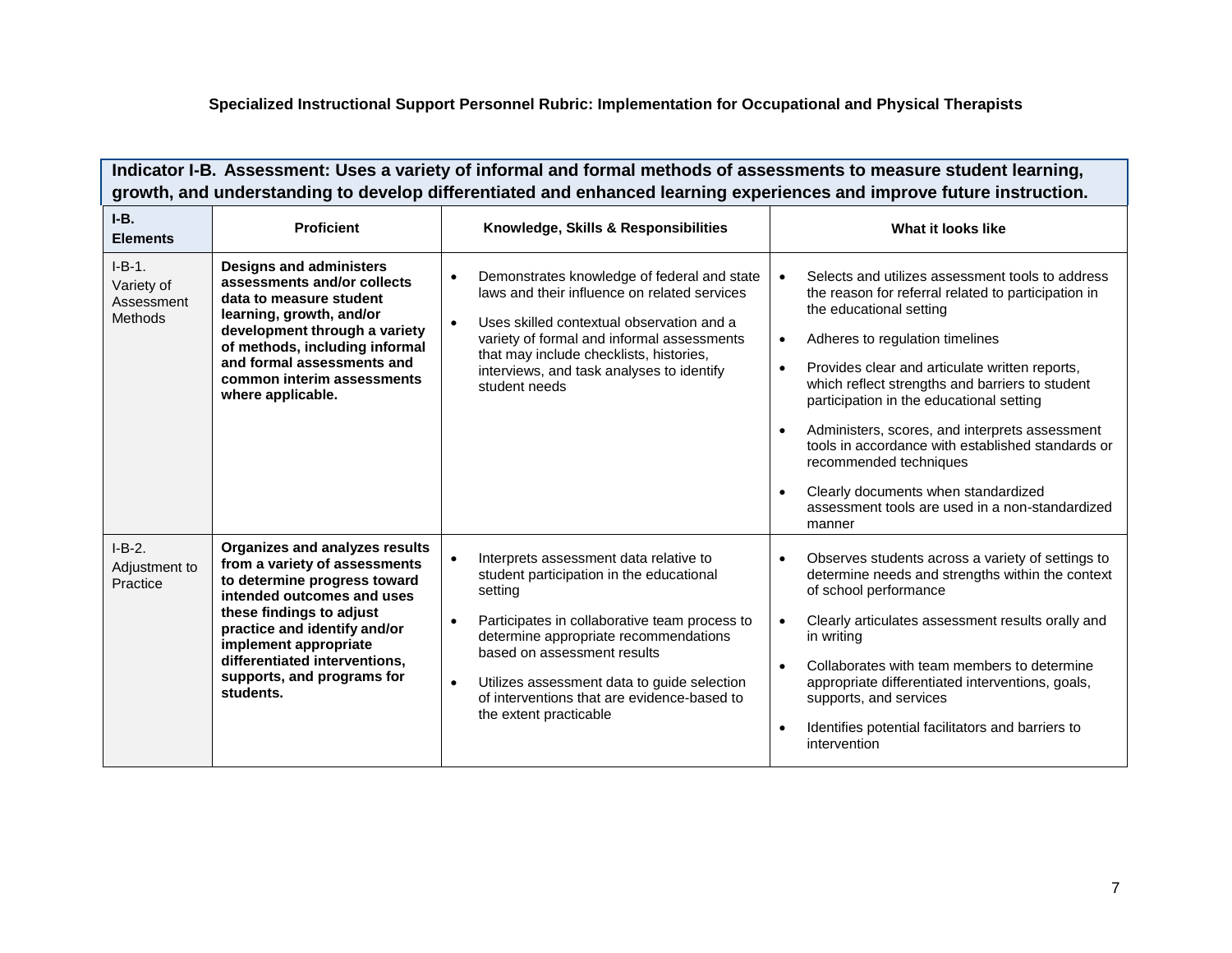| $IC$ .<br><b>Elements</b>                                                 | <b>Proficient</b>                                                                                                                                                                                                                                                                                                | Knowledge, Skills & Responsibilities                                                                                                                                                                                                                                                                   | What it looks like                                                                                                                                                                                                                                                                                                                   |
|---------------------------------------------------------------------------|------------------------------------------------------------------------------------------------------------------------------------------------------------------------------------------------------------------------------------------------------------------------------------------------------------------|--------------------------------------------------------------------------------------------------------------------------------------------------------------------------------------------------------------------------------------------------------------------------------------------------------|--------------------------------------------------------------------------------------------------------------------------------------------------------------------------------------------------------------------------------------------------------------------------------------------------------------------------------------|
| $I-C-1.$<br>Analysis and<br>Conclusions                                   | Individually and with<br>colleagues, draws appropriate<br>conclusions about programs,<br>plans, and practices from a<br>thorough analysis of a wide<br>range of data to improve<br>student learning, growth, and<br>development.                                                                                 | Uses data to measure progress and guide<br>interventions<br>Routinely analyzes the effectiveness of<br>$\bullet$<br>interventions in order to adjust practices to<br>improve student outcomes                                                                                                          | Collects and appropriately analyzes student data<br>$\bullet$<br>Collaborates with colleagues around student data<br>$\bullet$<br>Uses data to inform and adjust interventions.<br>$\bullet$<br>Measures outcomes through progress monitoring<br>$\bullet$<br>and data collection, and utilizes outcomes to<br>guide decision making |
| $I-C-2.$<br>Sharing<br>Conclusions<br><b>With</b><br>Colleagues           | <b>Regularly shares with</b><br>appropriate colleagues (e.g.,<br>classroom teachers,<br>administrators, and<br>professional support<br>personnel) conclusions about<br>student progress and seeks<br>feedback from them about<br>practices that will support<br>improved student learning<br>and/or development. | Shares student data with team members to<br>$\bullet$<br>enhance the services provided to students<br>Considers how data from other team<br>$\bullet$<br>members can be integrated to facilitate<br>positive student outcomes                                                                          | Regularly collaborates with team members to<br>$\bullet$<br>discuss progress, supports, and services<br>Uses information from team members to adjust<br>$\bullet$<br>interventions                                                                                                                                                   |
| $IC-3.$<br>Sharing<br>Conclusions<br><b>With Students</b><br>and Families | <b>Based on assessment results</b><br>and/or other data, provides<br>descriptive feedback and<br>engages students and families<br>in constructive conversation<br>that focuses on student growth<br>and improvement.                                                                                             | Consistently writes thorough, detailed, clear<br>reports that highlight a variety of student's<br>abilities and needs as they relate to<br>participation in school<br>Verbally shares assessment findings in clear<br>and concise ways using respectful, culturally<br>sensitive, jargon free language | Regularly provides feedback to students using<br>$\bullet$<br>appropriate language<br>Writes and submits reports within the established<br>$\bullet$<br>time frame<br>Provides ongoing communication with families<br>about student progress                                                                                         |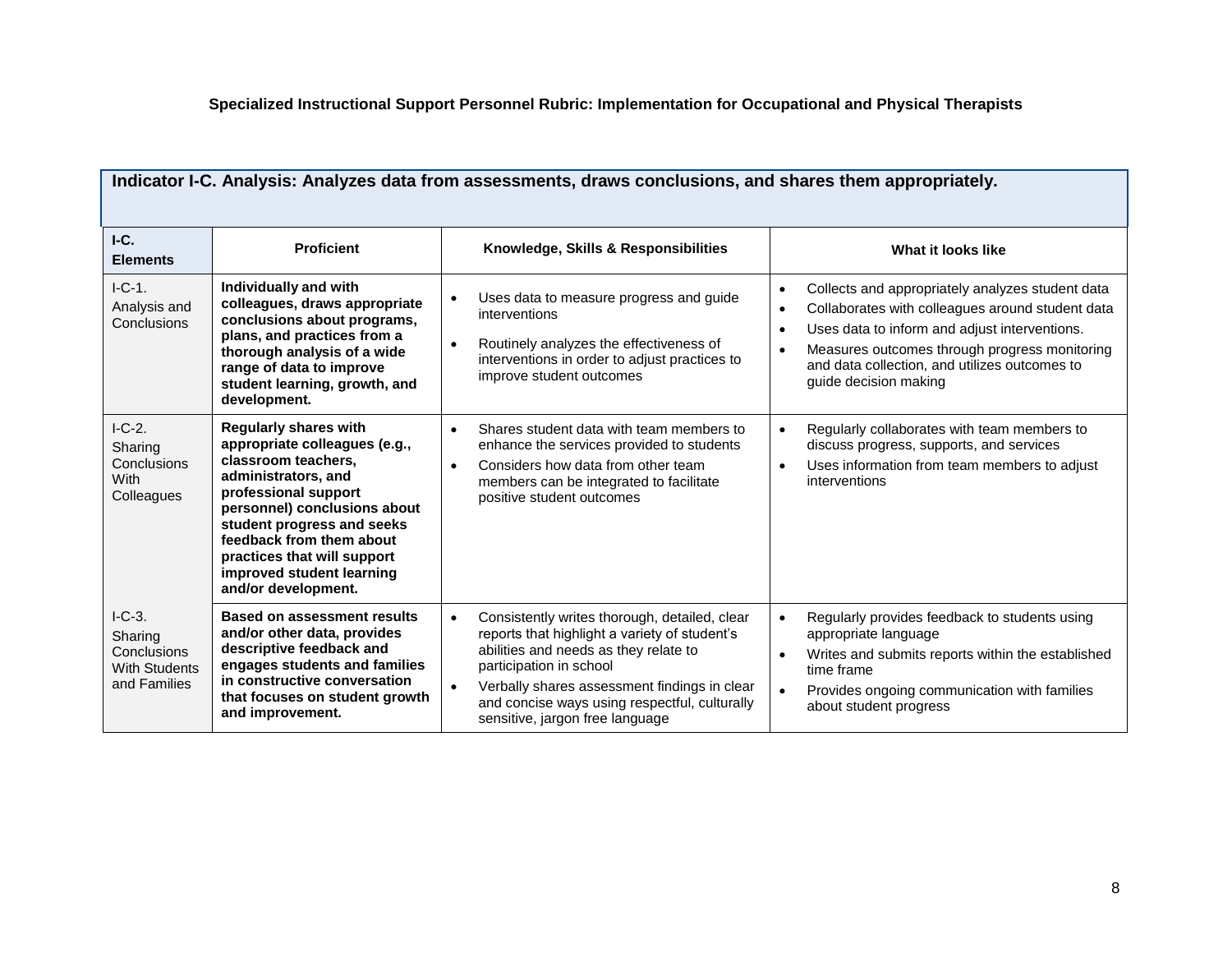*Standard II: Teaching All Students. Promotes the learning and growth of all students through instructional practices that establish high expectations, create a safe and effective classroom environment, and demonstrate cultural proficiency.*

| Instruction: Uses instructional and clinical practices that reflect high expectations regarding content and<br><b>Indicator II-A.</b><br>quality of effort and work; engage all students; and are personalized to accommodate diverse learning<br>styles, needs, interests, and levels of readiness. |                                                                                                                                                                                                                                                       |                                                                                                                                                                                                                                                                                                                                                                                                                                                                                                                                                                                                                                       |                                                                                                                                                                                                                                                                                                                                                                                                                                                                                                                                                                                          |
|------------------------------------------------------------------------------------------------------------------------------------------------------------------------------------------------------------------------------------------------------------------------------------------------------|-------------------------------------------------------------------------------------------------------------------------------------------------------------------------------------------------------------------------------------------------------|---------------------------------------------------------------------------------------------------------------------------------------------------------------------------------------------------------------------------------------------------------------------------------------------------------------------------------------------------------------------------------------------------------------------------------------------------------------------------------------------------------------------------------------------------------------------------------------------------------------------------------------|------------------------------------------------------------------------------------------------------------------------------------------------------------------------------------------------------------------------------------------------------------------------------------------------------------------------------------------------------------------------------------------------------------------------------------------------------------------------------------------------------------------------------------------------------------------------------------------|
| II-A.<br><b>Elements</b>                                                                                                                                                                                                                                                                             | <b>Proficient</b>                                                                                                                                                                                                                                     | Knowledge, Skills & Responsibilities                                                                                                                                                                                                                                                                                                                                                                                                                                                                                                                                                                                                  | What it looks like                                                                                                                                                                                                                                                                                                                                                                                                                                                                                                                                                                       |
| $II-A-1.$<br>Quality of<br><b>Effort and</b><br>Work                                                                                                                                                                                                                                                 | <b>Consistently defines high</b><br>expectations for student work<br>and behavior, and the<br>perseverance and effort<br>required to produce it; often<br>provides exemplars, rubrics, or<br>guided practice, and/or models<br>appropriate behaviors. | Assesses student needs<br>$\bullet$<br>Supports student participation in school<br>$\bullet$<br>activities in the least restrictive setting<br>Demonstrates an understanding of the<br>$\bullet$<br>student's disability, its impact upon<br>educational performance and curricular<br>expectations, and prioritizes outcomes based<br>on current and future environmental<br>demands, student and family preferences,<br>and goals<br>Demonstrates knowledge of current<br>$\bullet$<br>evidenced- based research relating to child<br>development, medical care, educational<br>practices, and implications for student<br>learning | Collaborates with the IEP team to develop<br>$\bullet$<br>individualized goals and objectives that are<br>relevant and challenging yet attainable, and that<br>will support student participation in the<br>educational setting<br>Reviews progress data and adjusts intervention<br>$\bullet$<br>strategies when necessary for student success<br>Participates in building based initiatives, which<br>$\bullet$<br>promote prevention and early intervening (e.g.<br>RTI)<br>Articulates to team members beneficial<br>$\bullet$<br>developmental, academic and functional<br>outcomes |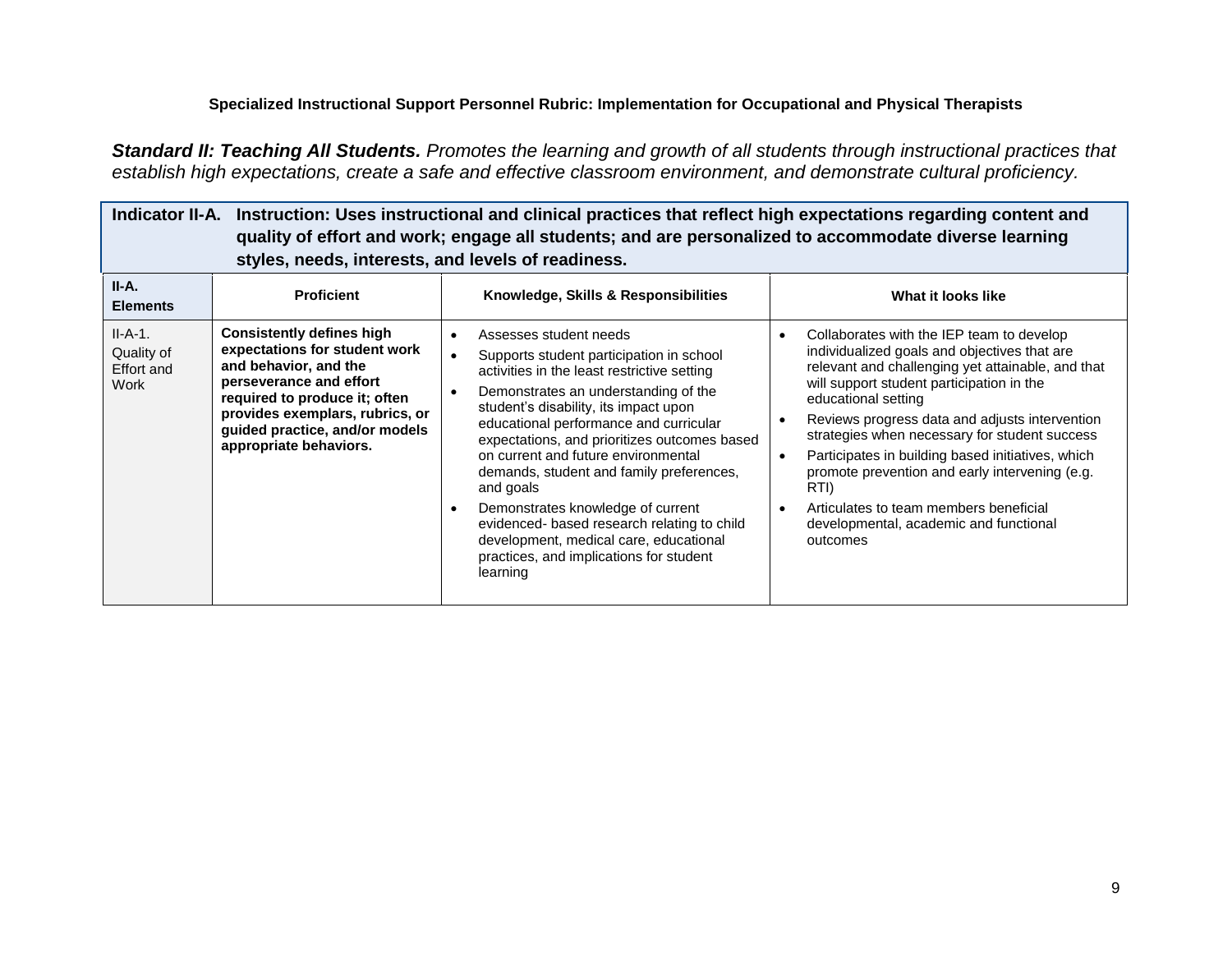| II-A.<br><b>Elements</b>                               | <b>Proficient</b>                                                                                                                                                                                                                                                              | Knowledge, Skills & Responsibilities                                                                                                                                                                                                                                                                                                                                                                                                                                                                                                                                                                                                                                                                                     | What it looks like                                                                                                                                                                                                                                                                                                                                                                                                                                                                                                                                                                                                                                                                                                                                                                                                                                                                                                   |
|--------------------------------------------------------|--------------------------------------------------------------------------------------------------------------------------------------------------------------------------------------------------------------------------------------------------------------------------------|--------------------------------------------------------------------------------------------------------------------------------------------------------------------------------------------------------------------------------------------------------------------------------------------------------------------------------------------------------------------------------------------------------------------------------------------------------------------------------------------------------------------------------------------------------------------------------------------------------------------------------------------------------------------------------------------------------------------------|----------------------------------------------------------------------------------------------------------------------------------------------------------------------------------------------------------------------------------------------------------------------------------------------------------------------------------------------------------------------------------------------------------------------------------------------------------------------------------------------------------------------------------------------------------------------------------------------------------------------------------------------------------------------------------------------------------------------------------------------------------------------------------------------------------------------------------------------------------------------------------------------------------------------|
| $II-A-2.$<br>Student<br>Engagement                     | <b>Consistently uses instructional</b><br>and clinical practices that are<br>likely to motivate and engage<br>most students during the<br>lesson, activity, or session.                                                                                                        | Selects, modifies, or adapts activities that are<br>$\bullet$<br>relevant and functional, and that will promote<br>meaningful student outcomes<br>Demonstrates, evaluates, and documents<br>$\bullet$<br>response to interventions<br>Collaborates with teachers and support staff<br>$\bullet$<br>to promote skill acquisition and generalization<br>to enhance overall development, learning,<br>and student participation<br>Uses creative problem solving strategies to<br>$\bullet$<br>meet the student's needs<br>Recommends and monitors adaptive<br>$\bullet$<br>equipment, assistive technology, and<br>environmental adaptations to support student<br>engagement<br>Engages students effectively<br>$\bullet$ | Breaks down tasks into manageable steps,<br>providing supports to facilitate mastery and<br>independence, reducing frustration, and<br>encouraging student engagement<br>Assesses need for adaptive equipment/assistive<br>$\bullet$<br>technology, collaborating with student, teaching<br>staff, and family during implementation with follow-<br>up to assess effectiveness<br>Utilizes meaningful activities and provides<br>$\bullet$<br>motivational strategies (e.g. specific feedback,<br>encouragement, reinforcement) to promote<br>student engagement<br>Checks for understanding throughout the session<br>$\bullet$<br>by soliciting responses (verbal or non-verbal) from<br>students to show they are actively engaged and<br>learning<br>Demonstrates ability to effectively interact with<br>$\bullet$<br>students requiring intervention (e.g. manages<br>challenging behaviors, develops rapport) |
| $II-A-3.$<br>Meeting<br><b>Diverse</b><br><b>Needs</b> | Uses appropriate practices,<br>including tiered instruction,<br>scaffolds, and other supports,<br>to accommodate differences in<br>learning styles, needs,<br>interests, and levels of<br>readiness, including those of<br>students with disabilities and<br>English learners. | Identifies and addresses biological,<br>$\bullet$<br>educational, cultural, and contextual factors<br>that impact the student's development and<br>learning<br>Works effectively with diverse student<br>$\bullet$<br>populations                                                                                                                                                                                                                                                                                                                                                                                                                                                                                        | Collaborates with student and team to determine<br>$\bullet$<br>supports and strategies to facilitate school<br>participation<br>Incorporates daily routine and contexts important<br>$\bullet$<br>to the student<br>Demonstrates flexibility and responsiveness to the<br>$\bullet$<br>student's and family's needs<br>Uses task analysis to determine appropriate<br>$\bullet$<br>interventions                                                                                                                                                                                                                                                                                                                                                                                                                                                                                                                    |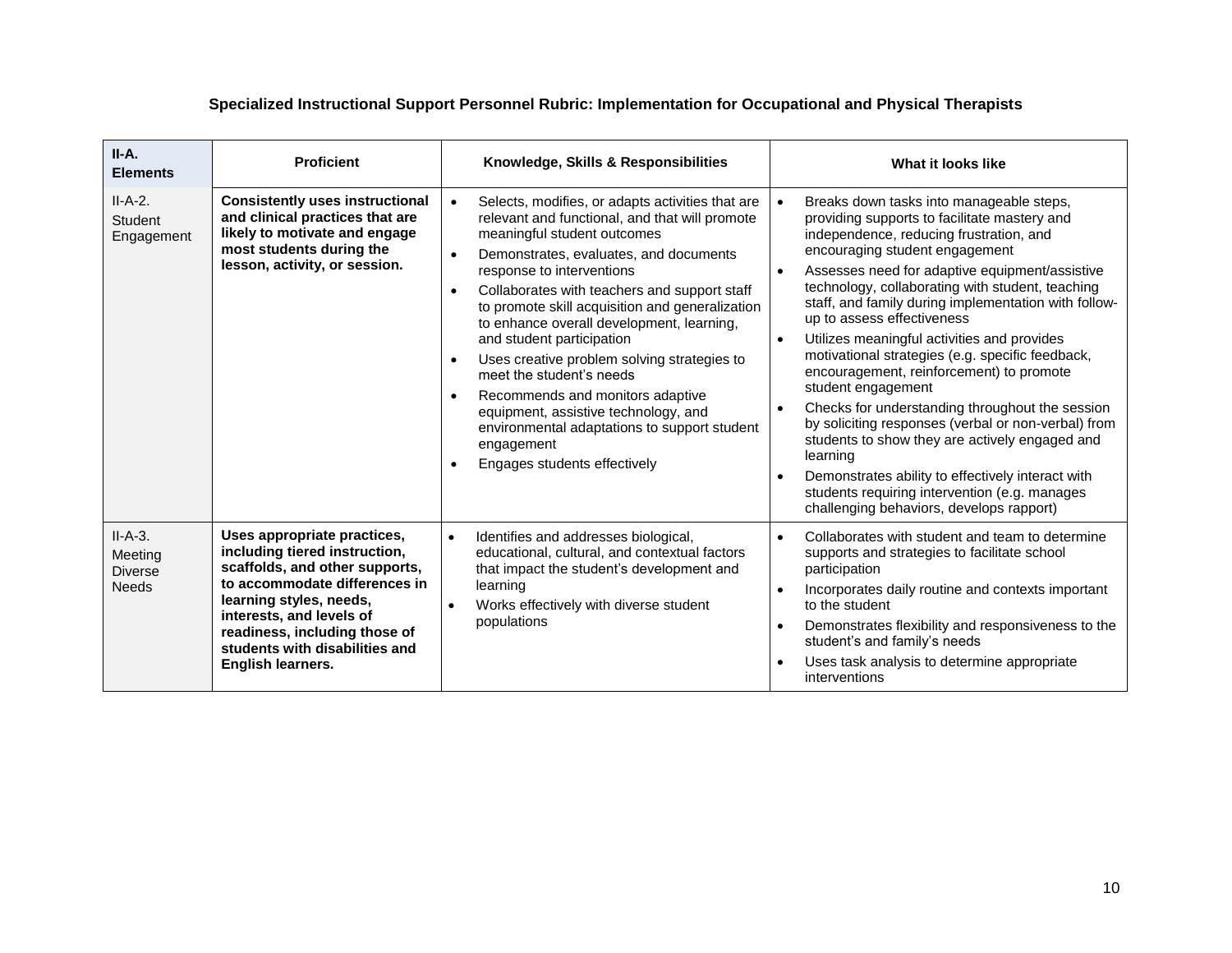Е

| Indicator II-B. Learning Environment: Creates and maintains a safe and collaborative learning environment that motivates<br>students to take academic risks, challenge themselves, and claim ownership of their learning. |                                                                                                                                                                                                                                                |                                                                                                                                                                                                                                                                                                                  |                                                                                                                                                                                                                                                                                                                                                                                                                                                                                                                                                                                                                    |
|---------------------------------------------------------------------------------------------------------------------------------------------------------------------------------------------------------------------------|------------------------------------------------------------------------------------------------------------------------------------------------------------------------------------------------------------------------------------------------|------------------------------------------------------------------------------------------------------------------------------------------------------------------------------------------------------------------------------------------------------------------------------------------------------------------|--------------------------------------------------------------------------------------------------------------------------------------------------------------------------------------------------------------------------------------------------------------------------------------------------------------------------------------------------------------------------------------------------------------------------------------------------------------------------------------------------------------------------------------------------------------------------------------------------------------------|
| $II-B.$<br><b>Elements</b>                                                                                                                                                                                                | <b>Proficient</b>                                                                                                                                                                                                                              | Knowledge, Skills & Responsibilities                                                                                                                                                                                                                                                                             | What it looks like                                                                                                                                                                                                                                                                                                                                                                                                                                                                                                                                                                                                 |
| $II-B-1.$<br>Safe Learning<br>Environment                                                                                                                                                                                 | Uses rituals, routines, and<br>appropriate responses that<br>create and maintain a safe<br>physical and intellectual<br>environment where students<br>take academic risks and most<br>behaviors that interfere with<br>learning are prevented. | Supports student participation in<br>$\bullet$<br>classroom/school rituals and routines that<br>promote a safe physical, emotional, and<br>intellectual environment<br>Establishes and utilizes effective procedures<br>$\bullet$<br>to support student access and participation in<br>the school setting        | Conveys appropriate standards of behavior,<br>$\bullet$<br>mutual respect, and safety in the school<br>environment<br>Collaborates with team to develop and implement<br>$\bullet$<br>positive behavior supports and behavioral<br>intervention plans for students<br>Models, sets expectations, and provides training<br>for appropriate use of adapted instructional<br>methods/materials, adaptive equipment, and<br>assistive technology<br>Consults with educators to recommend necessary<br>$\bullet$<br>accommodations and adaptations to create a safe<br>and productive learning environment for students |
| $II-B-2.$<br>Collaborative<br>Learning<br>Environment                                                                                                                                                                     | Develops students'<br>interpersonal, group, and<br>communication skills and<br>provides opportunities for<br>students to learn in groups<br>with diverse peers.                                                                                | Supports development of student's<br>$\bullet$<br>communication/social skills through<br>contextual learning experiences in the least<br>restrictive environment                                                                                                                                                 | Fosters appropriate interactions between students<br>$\bullet$<br>in group settings<br>Interacts with students using a variety of<br>$\bullet$<br>communication methods/ strategies based on<br>student needs<br>Collaborates with team to support student<br>instruction and learning with peers in the least<br>restrictive environment                                                                                                                                                                                                                                                                          |
| $II-B-3.$<br>Student<br>Motivation                                                                                                                                                                                        | <b>Consistently creates learning</b><br>experiences that guide<br>students to identify their<br>strengths, interests, and<br>needs; ask for support when<br>appropriate; take risks; and<br>challenge themselves to<br>succeed.                | $\bullet$<br>Provides students with opportunities to<br>recognize accomplishments and monitor<br>progress toward their goals<br>Develops and implements strategies that will<br>$\bullet$<br>help students to identify their strengths,<br>interests and increase self determination and<br>self advocacy skills | Uses a wide range of positive reinforcement<br>$\bullet$<br>techniques and other behavioral interventions that<br>are appropriate and meaningful to the student<br>Assists students with using self-assessment<br>$\bullet$<br>strategies and establishing personal goals<br>Develops methods for students to track their<br>$\bullet$<br>progress toward goals over time                                                                                                                                                                                                                                          |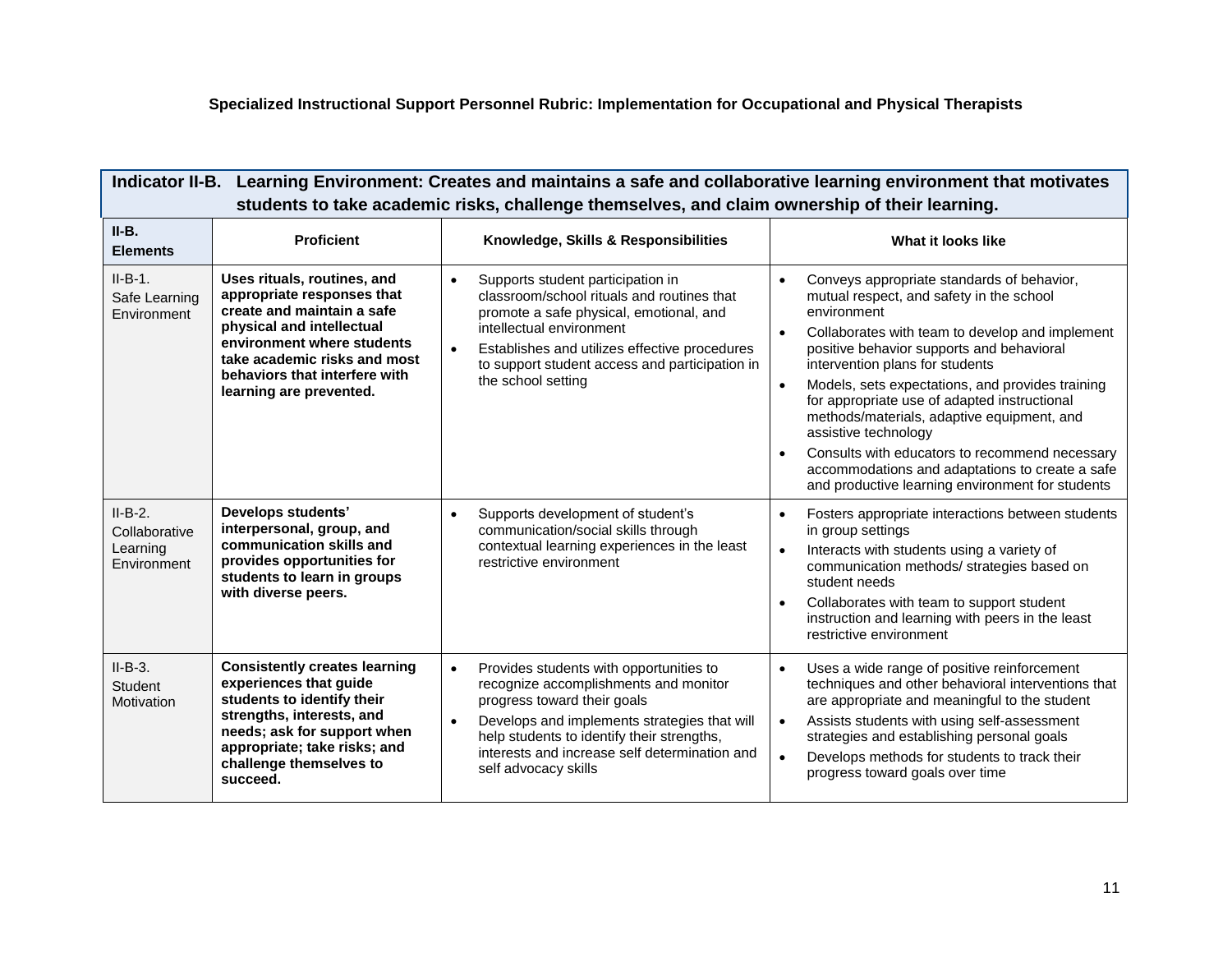| Indicator II-C. Cultural Proficiency: Actively creates and maintains an environment in which students' diverse<br>backgrounds, identities, strengths, and challenges are respected. |                                                                                                                                                                                                                                                         |                                                                                                                                                                                                                                                                                                                   |                                                                                                                                                                                                                                                            |
|-------------------------------------------------------------------------------------------------------------------------------------------------------------------------------------|---------------------------------------------------------------------------------------------------------------------------------------------------------------------------------------------------------------------------------------------------------|-------------------------------------------------------------------------------------------------------------------------------------------------------------------------------------------------------------------------------------------------------------------------------------------------------------------|------------------------------------------------------------------------------------------------------------------------------------------------------------------------------------------------------------------------------------------------------------|
| $II-C.$<br><b>Elements</b>                                                                                                                                                          | <b>Proficient</b>                                                                                                                                                                                                                                       | Knowledge, Skills & Responsibilities                                                                                                                                                                                                                                                                              | What it looks like                                                                                                                                                                                                                                         |
| $II-C-1.$<br>Respects<br><b>Differences</b>                                                                                                                                         | <b>Consistently uses strategies</b><br>and practices that are likely to<br>enable students to<br>demonstrate respect for and<br>affirm their own and others'<br>differences related to<br>background, identity, language,<br>strengths, and challenges. | Understands cultural values and beliefs and<br>$\bullet$<br>is sensitive to differences when interacting<br>with students and their families<br>$\bullet$<br>Encourages student self awareness and<br>advocacy<br>$\bullet$                                                                                       | Modifies interventions due to religious or cultural<br>beliefs and practices<br>Seeks knowledge and advice from appropriate<br>professionals and/ or resources<br>Assists students in understanding and respecting<br>differences in themselves and others |
| $II-C-2.$<br><b>Maintains</b><br>Respectful<br>Environment                                                                                                                          | Anticipates and responds<br>appropriately to conflicts or<br>misunderstandings arising<br>from differences in<br>backgrounds, languages, and<br>identities.                                                                                             | Establishes an environment that integrates<br>$\bullet$<br>$\bullet$<br>rights, respect, and responsibility<br>Follows school district policies regarding<br>$\bullet$<br>$\bullet$<br>reporting bullying, harassment, and abuse<br>Acts in accordance with the professional<br>code of conduct for PT's and OT's | Interacts with students, families, and colleagues<br>in a respectful manner<br>Advocates for students who may be experiencing<br>emotional stress due to teasing and bullying                                                                              |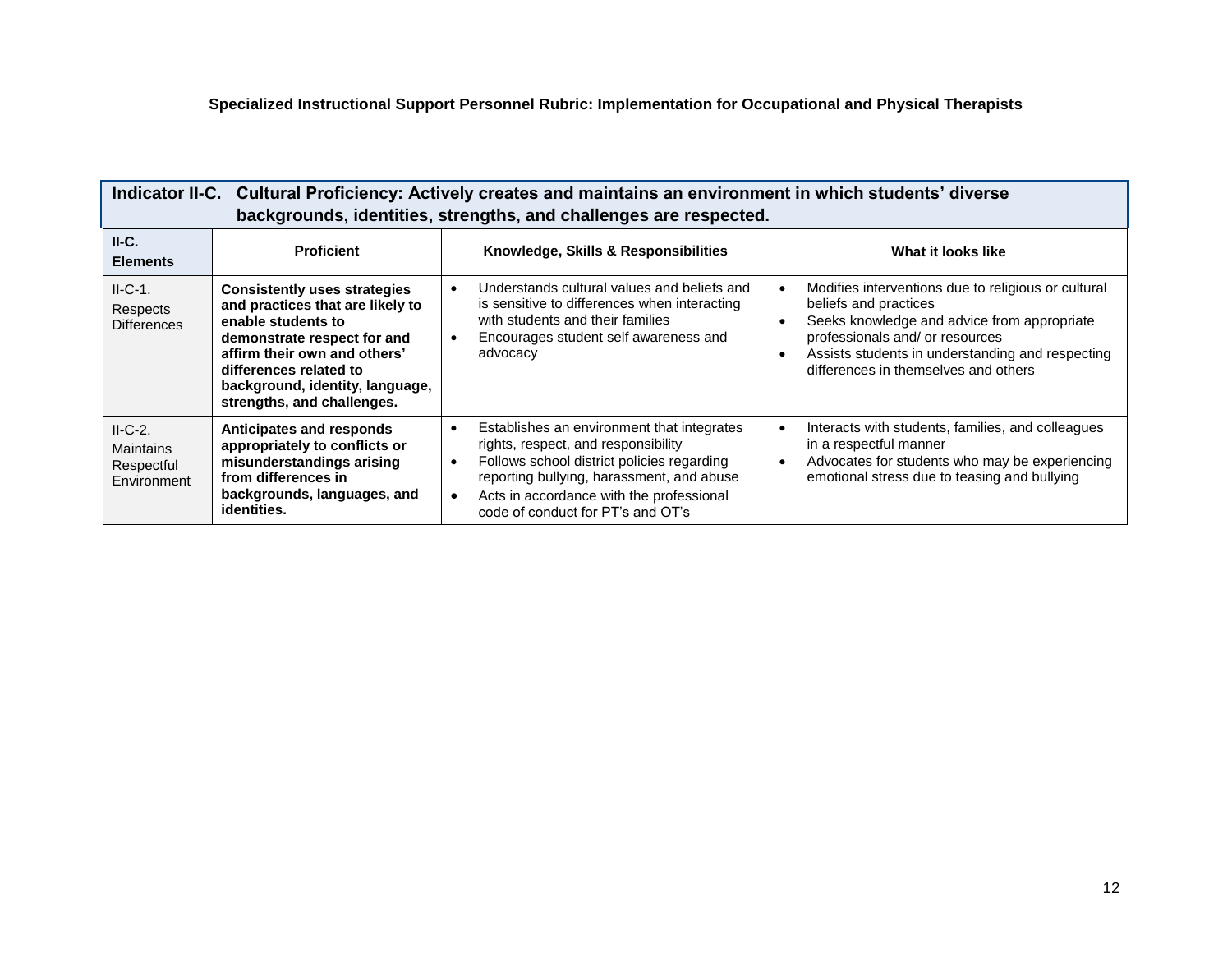| Indicator II-D. Expectations: Plans and implements lessons and/or supports that set clear and high expectations and also<br>make knowledge, information, and/or supports accessible for all students. |                                                                                                                                                                                                                                                                                          |                                                                                                                                                                                                                                                                                                                                                                                                                                                                                                                                            |                                                                                                                                                                                                                                                                                                                                                     |
|-------------------------------------------------------------------------------------------------------------------------------------------------------------------------------------------------------|------------------------------------------------------------------------------------------------------------------------------------------------------------------------------------------------------------------------------------------------------------------------------------------|--------------------------------------------------------------------------------------------------------------------------------------------------------------------------------------------------------------------------------------------------------------------------------------------------------------------------------------------------------------------------------------------------------------------------------------------------------------------------------------------------------------------------------------------|-----------------------------------------------------------------------------------------------------------------------------------------------------------------------------------------------------------------------------------------------------------------------------------------------------------------------------------------------------|
| II-D.<br><b>Elements</b>                                                                                                                                                                              | <b>Proficient</b>                                                                                                                                                                                                                                                                        | Knowledge, Skills & Responsibilities                                                                                                                                                                                                                                                                                                                                                                                                                                                                                                       | What it looks like                                                                                                                                                                                                                                                                                                                                  |
| $II-D-1.$<br>Clear<br>Expectations                                                                                                                                                                    | <b>Clearly communicates and</b><br>consistently enforces specific<br>standards for student work,<br>effort, and behavior.                                                                                                                                                                | Uses effective written, verbal, non-verbal,<br>$\bullet$<br>and visual communication skills<br>Uses language appropriate to student age,<br>$\bullet$<br>developmental level, gender, race, and ethnic<br>background<br>Facilitates optimal level of school<br>$\bullet$<br>participation                                                                                                                                                                                                                                                  | Utilizes alternative communication strategies<br>$\bullet$<br>appropriate to the student's needs<br>Employs appropriate behavioral strategies<br>$\bullet$<br>Uses developmentally appropriate interventions,<br>$\bullet$<br>materials and activities                                                                                              |
| $II-D-2.$<br>High<br>Expectations                                                                                                                                                                     | <b>Effectively models and</b><br>reinforces ways that students<br>can set and accomplish<br>challenging goals through<br>effective effort, rather than<br>having to depend on innate<br>ability.                                                                                         | Works collaboratively with students and staff<br>$\bullet$<br>to adapt environment, equipment, and<br>materials to promote student participation                                                                                                                                                                                                                                                                                                                                                                                           | Works within the context of the student's natural<br>$\bullet$<br>environment<br>Demonstrations and teaches adaptations and<br>$\bullet$<br>techniques for carry over<br>Works collaboratively with students to develop<br>$\bullet$<br>and prioritize appropriate, realistic goals<br>Encourages students to persevere during<br>challenging tasks |
| $II-D-3.$<br>Access to<br>Knowledge                                                                                                                                                                   | <b>Consistently adapts</b><br>instruction, services, plans,<br>communication, and/or<br>assessments to make<br>curriculum/supports<br>accessible to all students for<br>whom the educator has<br>responsibility, including<br><b>English learners and students</b><br>with disabilities. | Uses active listening and language<br>$\bullet$<br>appropriate to student's age, learning style,<br>and background<br>Works as an active team member to develop<br>$\bullet$<br>plans to help ensure that students with<br>disabilities or challenges are able to access<br>the educational curriculum<br>Demonstrates a working knowledge and<br>$\bullet$<br>understanding of national and state laws,<br>district policies and procedures governing<br>general and special education and the rights<br>of individuals with disabilities | Participates in 504's, IEP's, transition planning<br>$\bullet$<br>and school teams and initiatives<br>Contributes to modifications and accommodations<br>$\bullet$<br>necessary for school access and participation<br>Accesses national, state and district laws/<br>$\bullet$<br>regulations/ procedures as needed                                |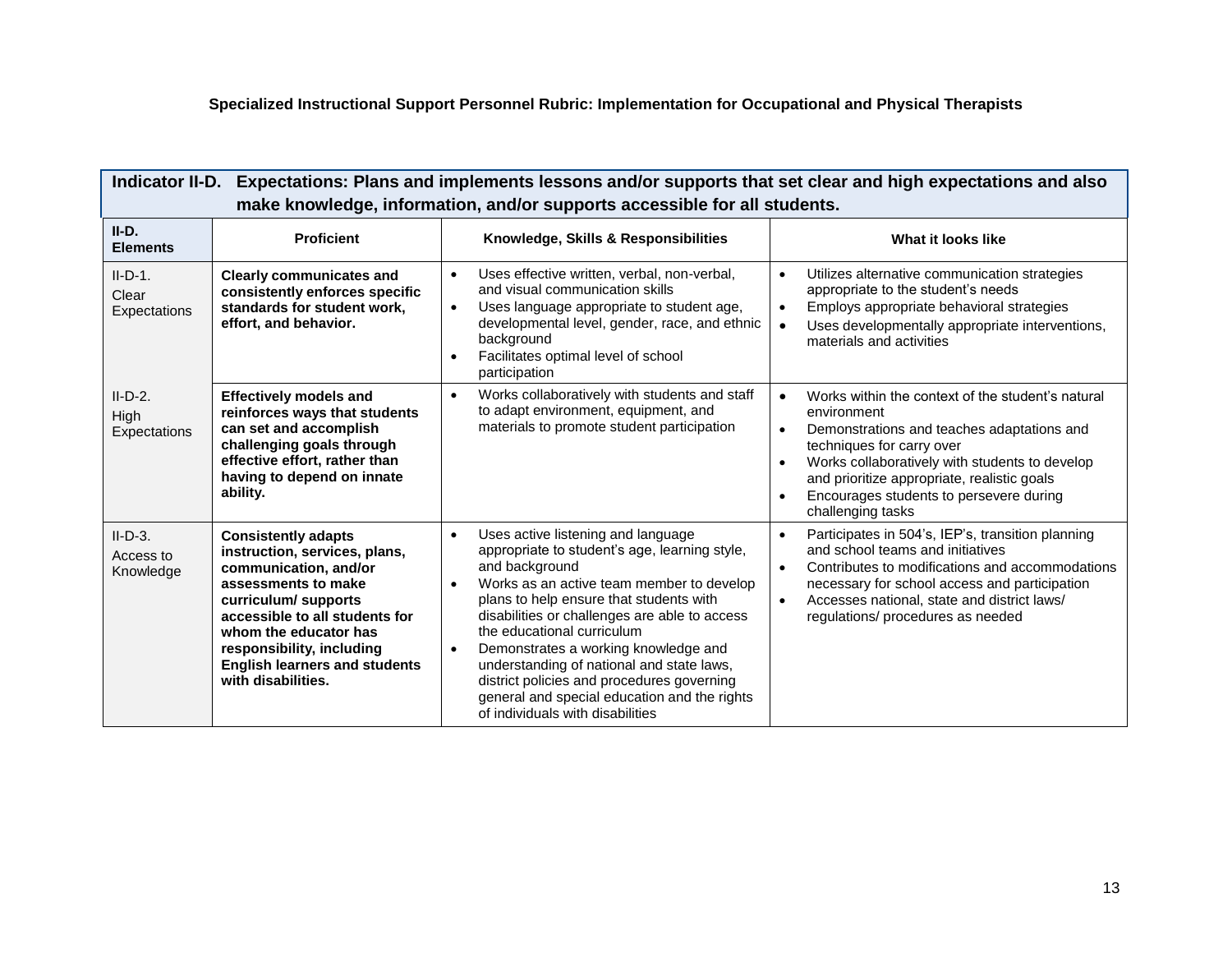*Standard III: Family and Community Engagement. Promotes the learning and growth of all students through effective partnerships with families, caregivers, community members, and organizations.*

| <b>Indicator III-A.</b><br>Engagement: Welcomes and encourages every family to become active participants in the classroom and<br>school community. |                                                                                                                                               |                                                                                                                                                                                                                                                                                                                              |                                                                                                                                                                                                                                                                                                      |
|-----------------------------------------------------------------------------------------------------------------------------------------------------|-----------------------------------------------------------------------------------------------------------------------------------------------|------------------------------------------------------------------------------------------------------------------------------------------------------------------------------------------------------------------------------------------------------------------------------------------------------------------------------|------------------------------------------------------------------------------------------------------------------------------------------------------------------------------------------------------------------------------------------------------------------------------------------------------|
| III-A.<br><b>Elements</b>                                                                                                                           | <b>Proficient</b>                                                                                                                             | Knowledge, Skills & Responsibilities                                                                                                                                                                                                                                                                                         | What it looks like                                                                                                                                                                                                                                                                                   |
| $III-A-1.$<br>Parent/Family<br>Engagement                                                                                                           | Uses a variety of strategies to<br>support families to participate<br>actively and appropriately in<br>the classroom and school<br>community. | Develops working relationships that<br>demonstrate integrity, confidentiality,<br>respect, flexibility, fairness, and trust<br>Provides and informs families of resources<br>to promote health and wellness in the<br>learning community<br>Includes families as partners in supporting<br>achievement towards student goals | Adapts or modifies materials to ensure understanding<br>Articulates importance of contextual services<br>Uses a variety of communication strategies with<br>families to promote student participation<br>Participates in schoolwide activities (e.g. open house,<br>back to school night, field day) |

| Indicator III-B. Collaboration: Collaborates with families to create and implement strategies for supporting student<br>learning and development both at home and at school. |                                                                                                                                          |                                                                                                                                                                                                                                                 |                                                                                                                                                                                                                                                |
|------------------------------------------------------------------------------------------------------------------------------------------------------------------------------|------------------------------------------------------------------------------------------------------------------------------------------|-------------------------------------------------------------------------------------------------------------------------------------------------------------------------------------------------------------------------------------------------|------------------------------------------------------------------------------------------------------------------------------------------------------------------------------------------------------------------------------------------------|
| $III-B.$<br><b>Elements</b>                                                                                                                                                  | <b>Proficient</b>                                                                                                                        | Knowledge, Skills & Responsibilities                                                                                                                                                                                                            | What it looks like                                                                                                                                                                                                                             |
| $III-B-1.$<br>Learning<br>Expectations                                                                                                                                       | <b>Consistently provides parents</b><br>with clear, user-friendly<br>expectations for student<br>learning, behavior, and/or<br>wellness. | Provides information to families in<br>understandable format (e.g. language,<br>pictures)<br>Educates families about the role of the<br>related service provider in facilitating<br>student's access and participation in the<br>school setting | Uses objective data to report student progress<br>Presents written and oral communication in<br>understandable terms<br>Reports student progress and evaluation results<br>as it pertains to the student's ability to participate<br>in school |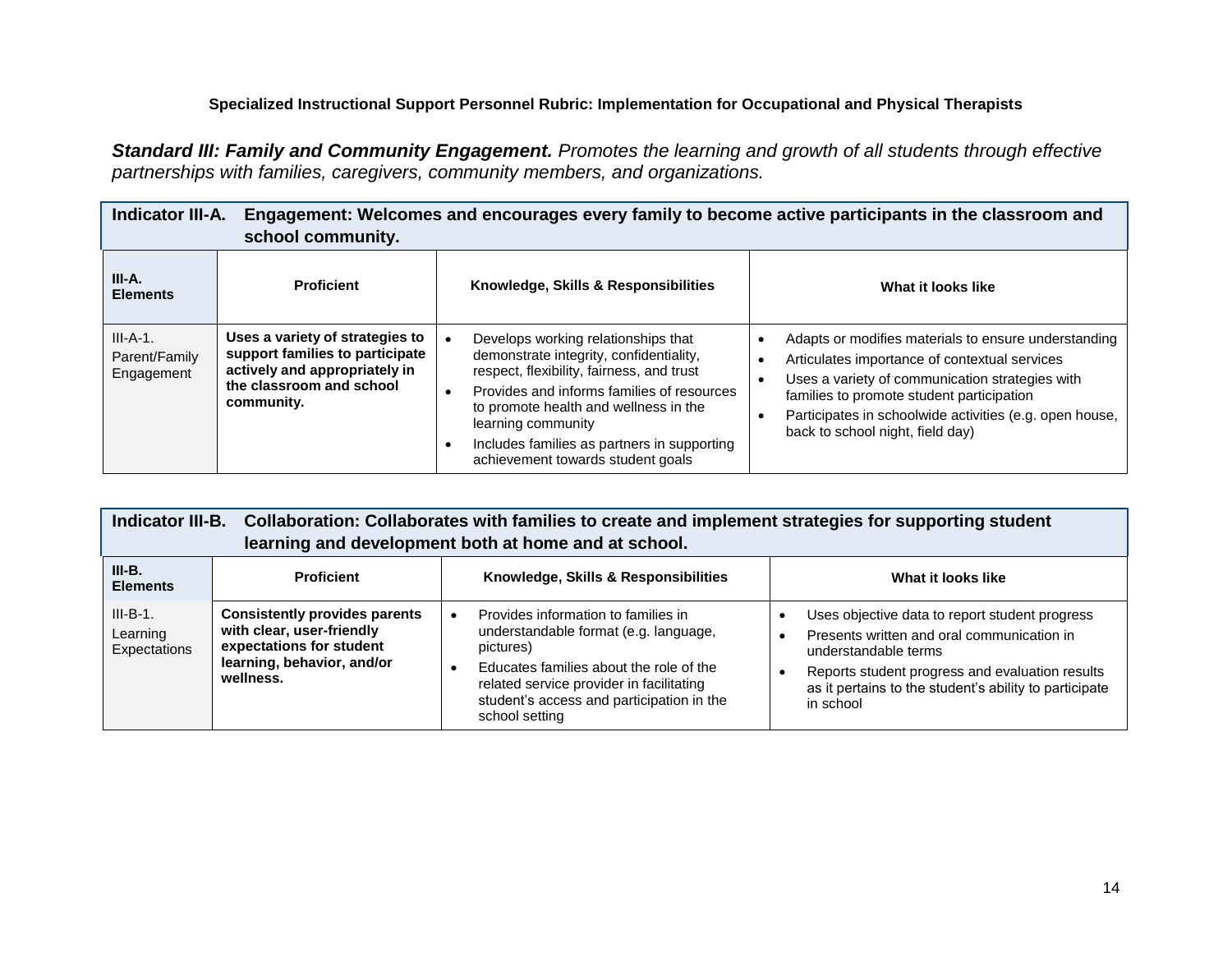| III-B.<br><b>Elements</b>        | <b>Proficient</b>                                                                                                                                                  | Knowledge, Skills & Responsibilities                                                                                                                                                                                                                                   | What it looks like                                                                                                                                                                                               |
|----------------------------------|--------------------------------------------------------------------------------------------------------------------------------------------------------------------|------------------------------------------------------------------------------------------------------------------------------------------------------------------------------------------------------------------------------------------------------------------------|------------------------------------------------------------------------------------------------------------------------------------------------------------------------------------------------------------------|
| $III-B-2.$<br>Student<br>Support | <b>Regularly communicates with</b><br>parents to create, share, and/or<br>identify strategies for<br>supporting learning and<br>development at school and<br>home. | Documents and reviews student progress<br>with parents in accordance with district<br>policies and MA laws/regulations<br>Provides strategies that fit within the context<br>of the school or home<br>Engages family as partners in supporting<br>school participation | Participates collaboratively in student meetings<br>Provides families with activities, strategies and<br>suggestions to support achievement of student<br>goals<br>Completes progress reports in a timely manner |

|                                                                | Indicator III-C. Communication: Engages in regular, two-way, and culturally proficient communication with families about<br>student learning, behavior and wellness.                  |                                                                                                                                                                                                                                                            |                                                                                                                                                                                                                                                 |  |
|----------------------------------------------------------------|---------------------------------------------------------------------------------------------------------------------------------------------------------------------------------------|------------------------------------------------------------------------------------------------------------------------------------------------------------------------------------------------------------------------------------------------------------|-------------------------------------------------------------------------------------------------------------------------------------------------------------------------------------------------------------------------------------------------|--|
| $III-C.$<br><b>Elements</b>                                    | <b>Proficient</b>                                                                                                                                                                     | Knowledge, Skills & Responsibilities                                                                                                                                                                                                                       | What it looks like                                                                                                                                                                                                                              |  |
| $III-C-1.$<br>Two-Way<br>Communication                         | Regularly uses two-way<br>communication with families<br>about student learning,<br>behavior, and wellness;<br>responds promptly and<br>carefully to communications<br>from families. | Responds to communication from parents in<br>$\bullet$<br>a timely manner<br>Provides opportunities for ongoing<br>communication<br>Informs families of progress and changes to<br>$\bullet$<br>student learning or behavior                               | Listens and provides constructive, accurate, and<br>specific feedback<br>Professionally exchanges written and verbal<br>communication within area of expertise<br>Provides opportunities for families to collaborate<br>regarding interventions |  |
| $III-C-2.$<br>Culturally<br><b>Proficient</b><br>Communication | Always communicates<br>respectfully with families and<br>demonstrates understanding<br>of and sensitivity to different<br>families' home language,<br>culture, and values.            | Provides information in an accessible format<br>$\bullet$<br>Demonstrates understanding of disability<br>$\bullet$<br>within the context of culture<br>Creates a welcoming climate that<br>$\bullet$<br>encourages family to express ideas and<br>concerns | Uses resources to provide information (e.g.<br>interpreter, visuals, demonstrations) to foster<br>understanding<br>Seeks information regarding the cultural<br>implications of disability                                                       |  |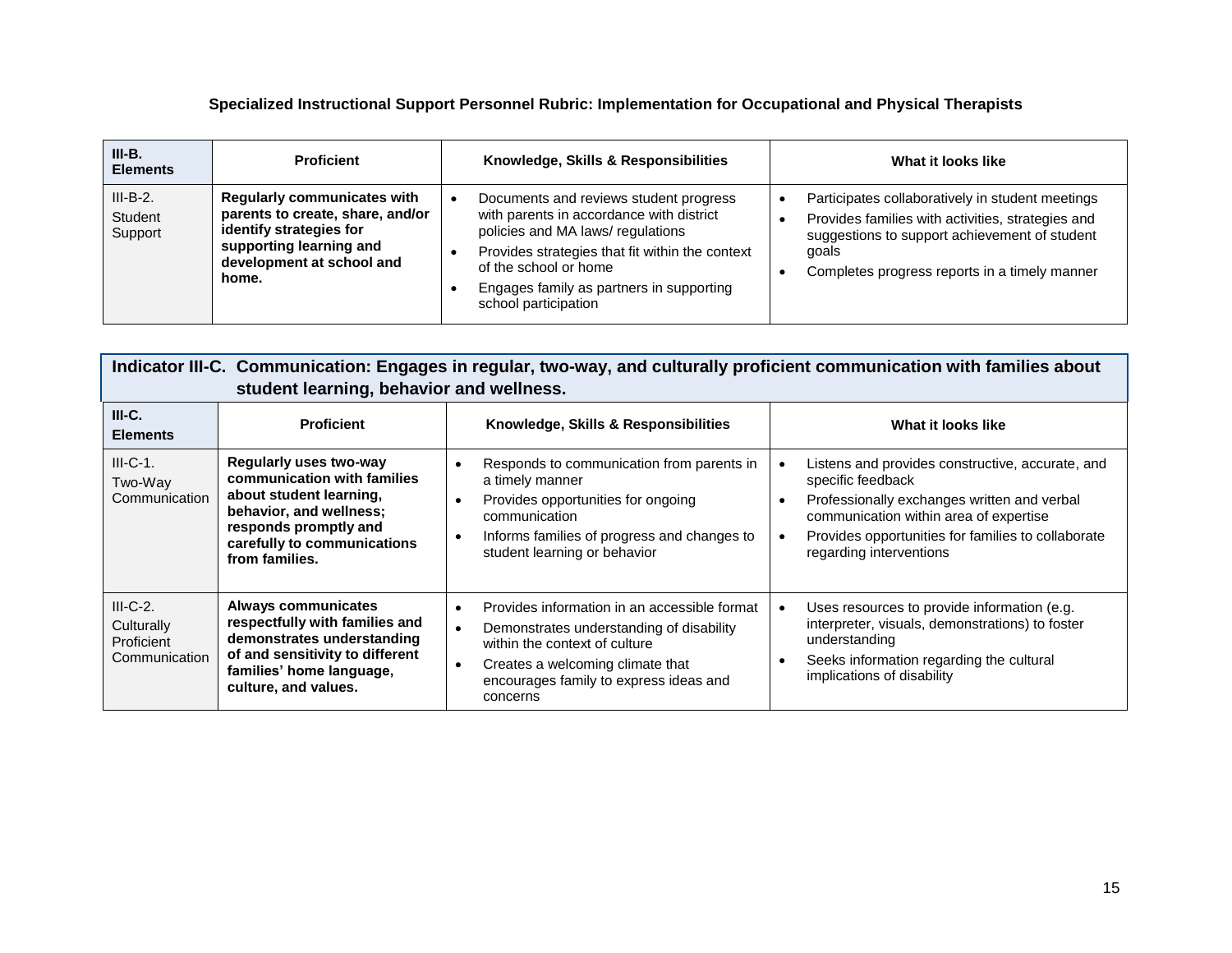*Standard IV: Professional Culture. Promotes the learning and growth of all students through ethical, culturally proficient, skilled, and collaborative practice.*

| Indicator IV-A. Reflection: Demonstrates the capacity to reflect on and improve the educator's own practice, using<br>informal means as well as meetings with teams and work groups to gather information, analyze data,<br>examine issues, set meaningful goals, and develop new approaches in order to improve teaching and<br>learning. |                                                                                                                                                                                                                               |                                                                                                                                                                                                                                                                                                                                                                                     |                                                                                                                                                                                                                                                                                                                                  |
|--------------------------------------------------------------------------------------------------------------------------------------------------------------------------------------------------------------------------------------------------------------------------------------------------------------------------------------------|-------------------------------------------------------------------------------------------------------------------------------------------------------------------------------------------------------------------------------|-------------------------------------------------------------------------------------------------------------------------------------------------------------------------------------------------------------------------------------------------------------------------------------------------------------------------------------------------------------------------------------|----------------------------------------------------------------------------------------------------------------------------------------------------------------------------------------------------------------------------------------------------------------------------------------------------------------------------------|
| IV-A.<br><b>Elements</b>                                                                                                                                                                                                                                                                                                                   | <b>Proficient</b>                                                                                                                                                                                                             | Knowledge, Skills & Responsibilities                                                                                                                                                                                                                                                                                                                                                | What it looks like                                                                                                                                                                                                                                                                                                               |
| $IV-A-1.$<br>Reflective<br>Practice                                                                                                                                                                                                                                                                                                        | Regularly reflects on the<br>effectiveness of instruction,<br>supports, and interactions with<br>students, both individually and<br>with colleagues, and uses<br>insights gained to improve<br>practice and student outcomes. | Reflects on student functional outcomes to<br>$\bullet$<br>assess effectiveness of related services<br>intervention and teaching<br>Reflects on appropriate clinical skills and<br>identifies areas of need to enhance<br>knowledge of specific clinical skill<br>Reflects on communication skills with<br>students, families and colleagues                                        | Demonstrates insight to discern areas of strength<br>and areas of improvement<br>Reviews and analyzes data to inform and adjust<br>practice<br>Seeks and utilizes feedback<br>$\bullet$<br>Accepts responsibility for revising strategies when<br>current practices are not demonstrating desired<br>outcomes                    |
| $IV-A-2.$<br><b>Goal Setting</b>                                                                                                                                                                                                                                                                                                           | Proposes challenging,<br>measurable professional<br>practice, team, and student<br>learning goals that are based<br>on thorough self-assessment<br>and analysis of student data.                                              | Sets annual goals based on student<br>progress/ongoing assessment /data<br>collection/team meetings & collaboration<br>Identifies and addresses functional<br>$\bullet$<br>performance needs of students<br>Identifies professional practice needs and<br>goals as it relates to student participation<br>Demonstrates knowledge of school and<br>$\bullet$<br>district initiatives | Gathers evidence and analyzes data to develop<br>measurable professional practice, team, and<br>student learning goals<br>Writes measurable goals in conjunction with the<br>$\bullet$<br>team to support student participation<br>Aligns professional practice, team, and student<br>goals with school and district initiatives |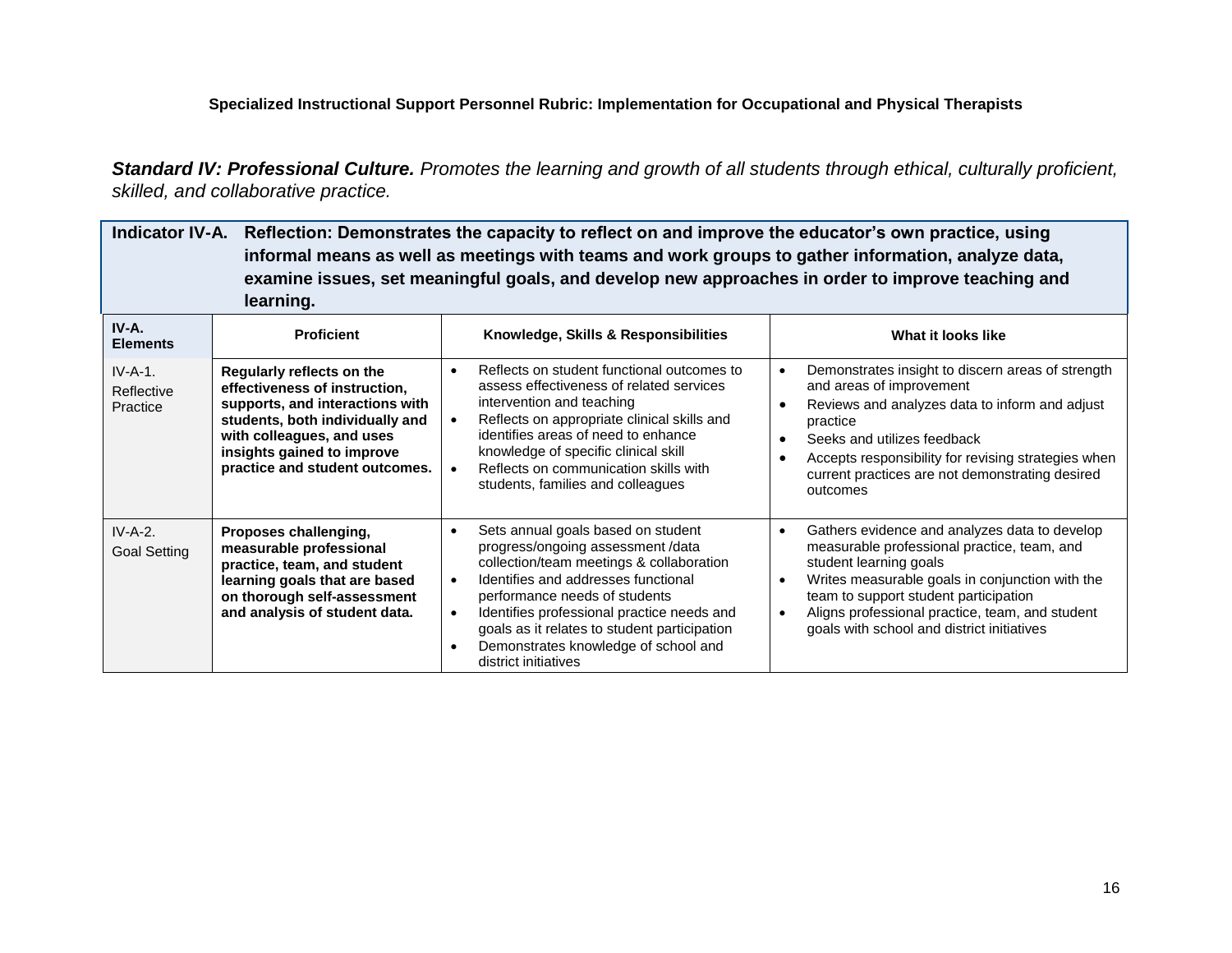| Indicator IV-B. Professional Growth: Actively pursues professional development and learning opportunities to improve<br>quality of practice or build the expertise and experience to assume different instructional and leadership<br>roles. |                                                                                                                                                                                                                                                                                                 |                                                                                                                                                                                                                                         |                                                                                                                                                                                                                                                                                                                                                                                                                                                                                           |
|----------------------------------------------------------------------------------------------------------------------------------------------------------------------------------------------------------------------------------------------|-------------------------------------------------------------------------------------------------------------------------------------------------------------------------------------------------------------------------------------------------------------------------------------------------|-----------------------------------------------------------------------------------------------------------------------------------------------------------------------------------------------------------------------------------------|-------------------------------------------------------------------------------------------------------------------------------------------------------------------------------------------------------------------------------------------------------------------------------------------------------------------------------------------------------------------------------------------------------------------------------------------------------------------------------------------|
| $IV-B.$<br><b>Elements</b>                                                                                                                                                                                                                   | <b>Proficient</b>                                                                                                                                                                                                                                                                               | Knowledge, Skills & Responsibilities                                                                                                                                                                                                    | What it looks like                                                                                                                                                                                                                                                                                                                                                                                                                                                                        |
| $IV-B-1.$<br>Professional<br>Learning and<br>Growth                                                                                                                                                                                          | <b>Consistently seeks out and</b><br>applies, when appropriate,<br>ideas for improving practice<br>from supervisors, colleagues,<br>professional development<br>activities, and other resources<br>to gain expertise and/or<br>assume different instruction<br>and leadership responsibilities. | Actively seeks out and participates in a range<br>of professional development activities directly<br>related to school based practice<br>Acquires and applies new knowledge<br>Collaborates with other school based OT/PT<br>colleagues | Participates in professional activities such as<br>professional learning communities, attending<br>meetings, conferences, participation in journal<br>clubs, involvement in local and state professional<br>organizations, mentoring<br>Shares new knowledge with others<br>$\bullet$<br>Regularly seeks feedback<br>Adjusts practice in response to new knowledge<br>$\bullet$<br>Acquires sufficient continuing education for<br>$\bullet$<br>district, state and national requirements |

|                                             | Collaboration: Collaborates effectively with colleagues on a wide range of tasks.<br><b>Indicator IV-C.</b>                                                                                                                                                                           |                                                                                                                                                                                                                                                                                                                                                                                                                                                                                                                                                                                                                           |                                                                                                                                                                                                                                                                                                                                                                                                                                                                                                                                                                                                                                                                                                                        |  |
|---------------------------------------------|---------------------------------------------------------------------------------------------------------------------------------------------------------------------------------------------------------------------------------------------------------------------------------------|---------------------------------------------------------------------------------------------------------------------------------------------------------------------------------------------------------------------------------------------------------------------------------------------------------------------------------------------------------------------------------------------------------------------------------------------------------------------------------------------------------------------------------------------------------------------------------------------------------------------------|------------------------------------------------------------------------------------------------------------------------------------------------------------------------------------------------------------------------------------------------------------------------------------------------------------------------------------------------------------------------------------------------------------------------------------------------------------------------------------------------------------------------------------------------------------------------------------------------------------------------------------------------------------------------------------------------------------------------|--|
| IV-C.<br><b>Elements</b>                    | <b>Proficient</b>                                                                                                                                                                                                                                                                     | Knowledge, Skills & Responsibilities                                                                                                                                                                                                                                                                                                                                                                                                                                                                                                                                                                                      | What it looks like                                                                                                                                                                                                                                                                                                                                                                                                                                                                                                                                                                                                                                                                                                     |  |
| $IV-C-1$ .<br>Professional<br>Collaboration | <b>Consistently and effectively</b><br>collaborates with colleagues<br>through shared planning<br>and/or informal conversation in<br>such work as: analyzing<br>student performance and<br>development and planning<br>appropriate interventions at the<br>classroom or school level. | Collaborates with administrative and<br>educational staff through staff meetings,<br>student support teams, and building/program<br>initiatives<br>Collaborates to develop Individual<br>$\bullet$<br>Educational Programs (IEPs) and 504 plans<br>Seeks opportunities to collaborate with team<br>members outside of formal meetings<br>Collaborates with teachers and team<br>members to identify and provide supports<br>and services to address student participation<br>and access within the context of the school<br>day<br>Recognizes and mitigates personal biases<br>and emotions when dealing with team issues | Attends meetings with district and school staff,<br>parents, and students and is considered a<br>contributing member of the educational team<br>Collaborates to identify and provide strategies for<br>carry over of intervention and generalization of<br>student skills<br>Following collaboration with peers, demonstrates<br>working knowledge of student's program to<br>provide intervention in context<br>Participates in the discussion around the<br>development and prioritization of student goals,<br>benchmarks/ objectives, and service delivery<br>Interacts with all team members in a respectful,<br>$\bullet$<br>non-judgmental manner<br>Manages disagreements or differing opinions<br>effectively |  |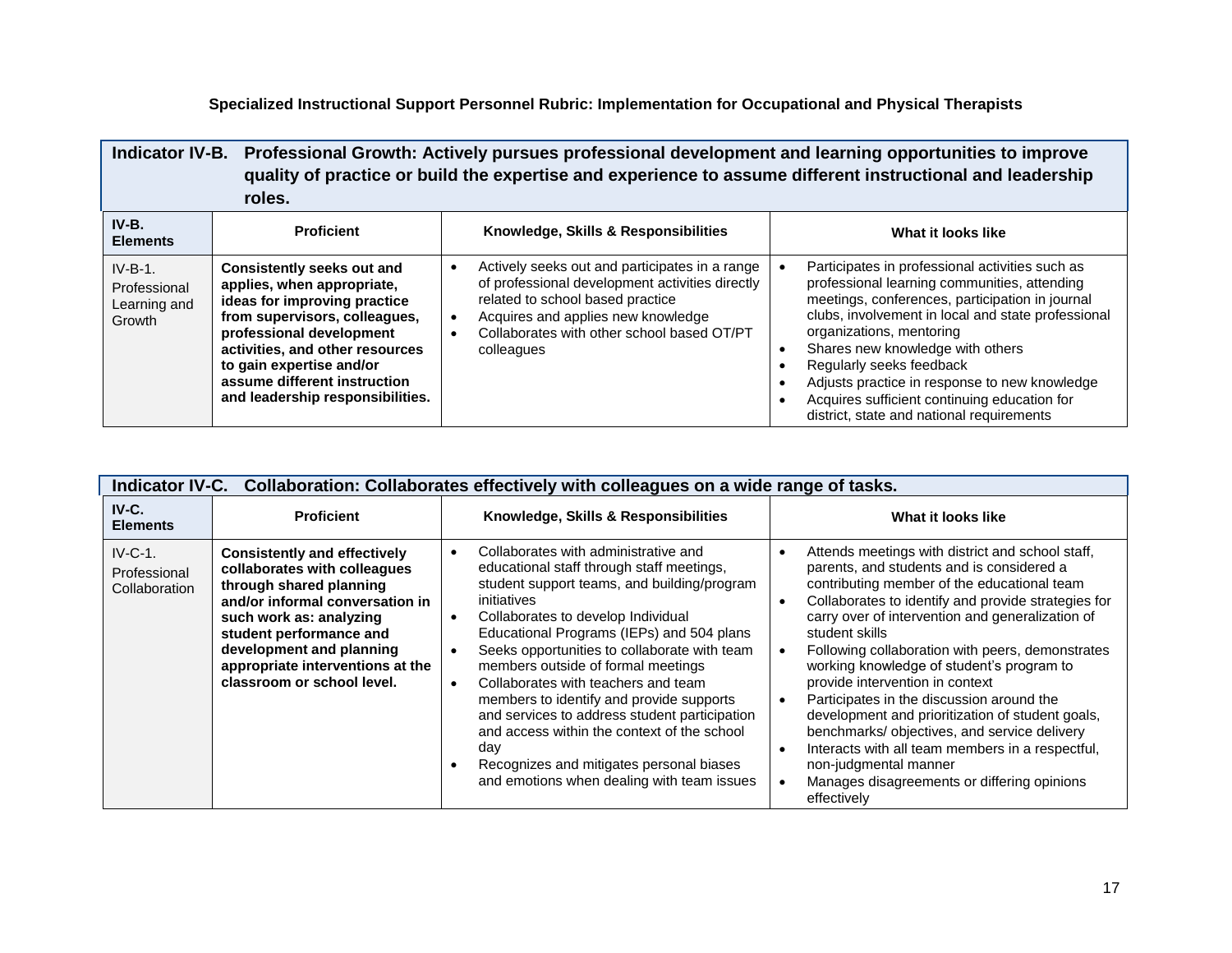| $IV-C.$<br><b>Elements</b> | <b>Proficient</b>                                                                                                                                                                                                                                                                                                | Knowledge, Skills & Responsibilities                                                                                                                                                                                                                                                                                   | What it looks like                                                                                                                                                                                                                                                                                       |
|----------------------------|------------------------------------------------------------------------------------------------------------------------------------------------------------------------------------------------------------------------------------------------------------------------------------------------------------------|------------------------------------------------------------------------------------------------------------------------------------------------------------------------------------------------------------------------------------------------------------------------------------------------------------------------|----------------------------------------------------------------------------------------------------------------------------------------------------------------------------------------------------------------------------------------------------------------------------------------------------------|
| $IV-C-2.$<br>Consultation  | Regularly provides appropriate<br>advice and expertise that is<br>customized to support general<br>education teachers and other<br>colleagues to create<br>appropriate and effective<br>academic, behavioral, and<br>social/emotional learning<br>experiences for students for<br>whom responsibility is shared. | Consults with administrative and teaching<br>staff to address issues that may impact on<br>student participation and learning<br>Utilizes a collaborative approach to<br>consultation<br>Participates in the development of an<br>accountability system for implementation,<br>follow-up, and outcomes of consultation | Participates and collaborates in in-services and<br>staff training to enhance student participation and<br>learning<br>Meets with school staff to discuss the needs of<br>the student within the school environment<br>Facilitates shared responsibility for consultation<br>implementation and outcomes |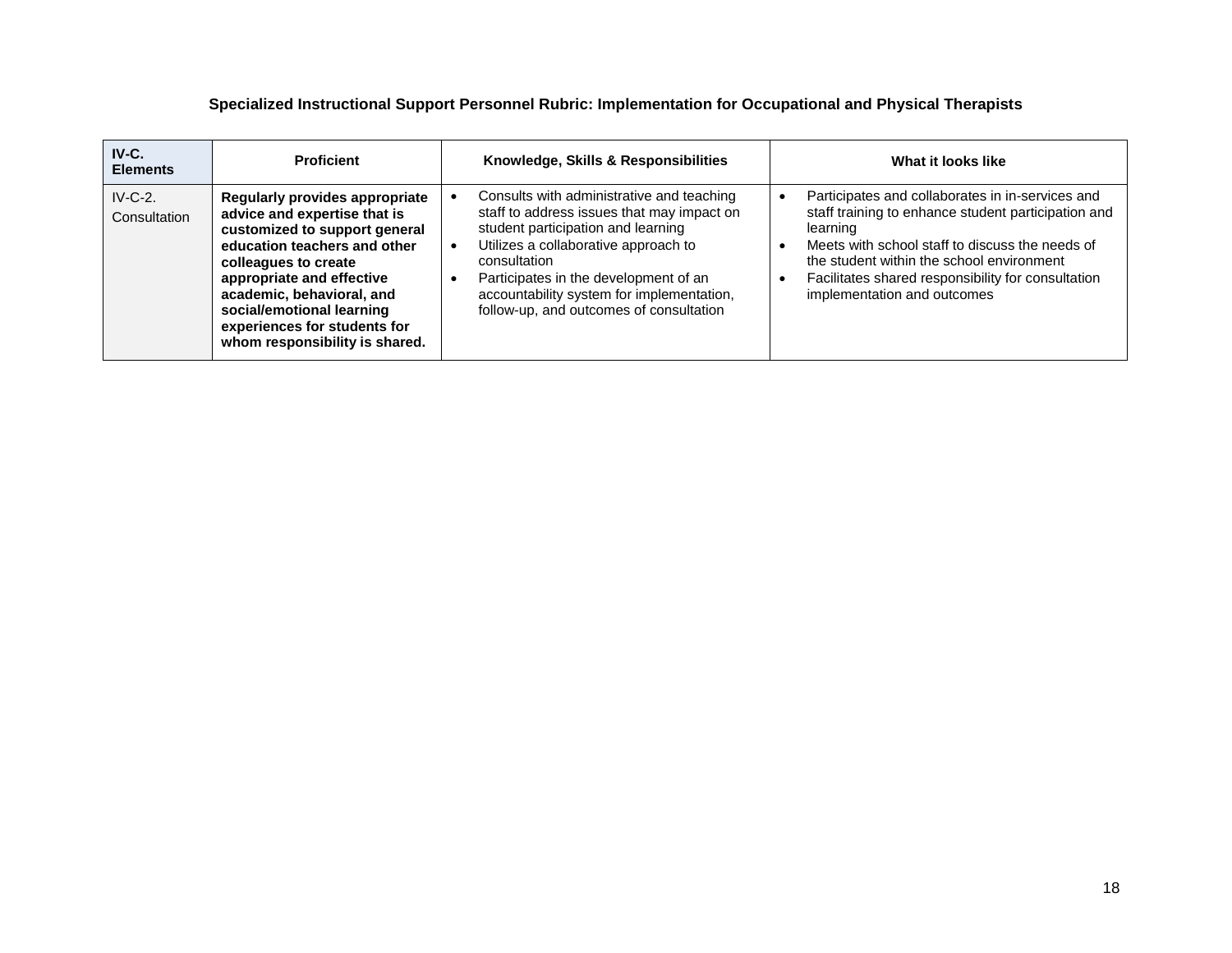| Indicator IV-D. Decision-Making: Becomes involved in school wide decision making, and takes an active role in school<br>improvement planning. |                                                                                                                                                         |                                                                                                                                                                                                                                                                                                                                       |                                                                                                                                                                                                                                                                                                                                                                                                                                                                            |
|-----------------------------------------------------------------------------------------------------------------------------------------------|---------------------------------------------------------------------------------------------------------------------------------------------------------|---------------------------------------------------------------------------------------------------------------------------------------------------------------------------------------------------------------------------------------------------------------------------------------------------------------------------------------|----------------------------------------------------------------------------------------------------------------------------------------------------------------------------------------------------------------------------------------------------------------------------------------------------------------------------------------------------------------------------------------------------------------------------------------------------------------------------|
| IV-D.<br><b>Elements</b>                                                                                                                      | <b>Proficient</b>                                                                                                                                       | Knowledge, Skills & Responsibilities                                                                                                                                                                                                                                                                                                  | What it looks like                                                                                                                                                                                                                                                                                                                                                                                                                                                         |
| $IV-D-1.$<br>Decision-<br>Making                                                                                                              | <b>Consistently contributes</b><br>relevant ideas and expertise to<br>planning and decision making<br>at the school, department,<br>and/or grade level. | Contributes knowledge to assist school staff<br>in their work, to set up environment for<br>student success, or to respond to school<br>wide issues, problems, or concerns<br>Collaborates with administration and other<br>professionals to make appropriate decisions<br>for students regarding school wide<br>improvement planning | Uses evidence/ research to make informed<br>decisions in support of school initiatives such as<br>wellness and prevention, universal design for<br>learning, and environmental modifications<br>Provides recommendations regarding classroom<br>and other school environments (e.g. cafeteria,<br>playground, bathroom, hallways), such as student<br>safety, proper seating, equipment and materials,<br>organization of space, and other environmental<br>considerations |

| Shared Responsibility: Shares responsibility for the performance of all students within the school.<br><b>Indicator IV-E.</b> |                                                                                                                                                                                                                                        |                                                                                                                                                                                              |                                                                                 |
|-------------------------------------------------------------------------------------------------------------------------------|----------------------------------------------------------------------------------------------------------------------------------------------------------------------------------------------------------------------------------------|----------------------------------------------------------------------------------------------------------------------------------------------------------------------------------------------|---------------------------------------------------------------------------------|
| $IV-E.$<br><b>Elements</b>                                                                                                    | <b>Proficient</b>                                                                                                                                                                                                                      | Knowledge, Skills & Responsibilities                                                                                                                                                         | What it looks like                                                              |
| $IV-E-1.$<br>Shared<br>Responsibility                                                                                         | Within and beyond the<br>classroom, consistently<br>reinforces school-wide<br>behavior and learning<br>expectations for all students,<br>and contributes to their<br>learning by sharing<br>responsibility for meeting their<br>needs. | Encourages and models professional<br>behavior for students, families, staff, and<br>community<br>Sets high expectations for student behavior<br>and learning in the educational environment | Implements, reinforces, and models school wide<br>expectations for all students |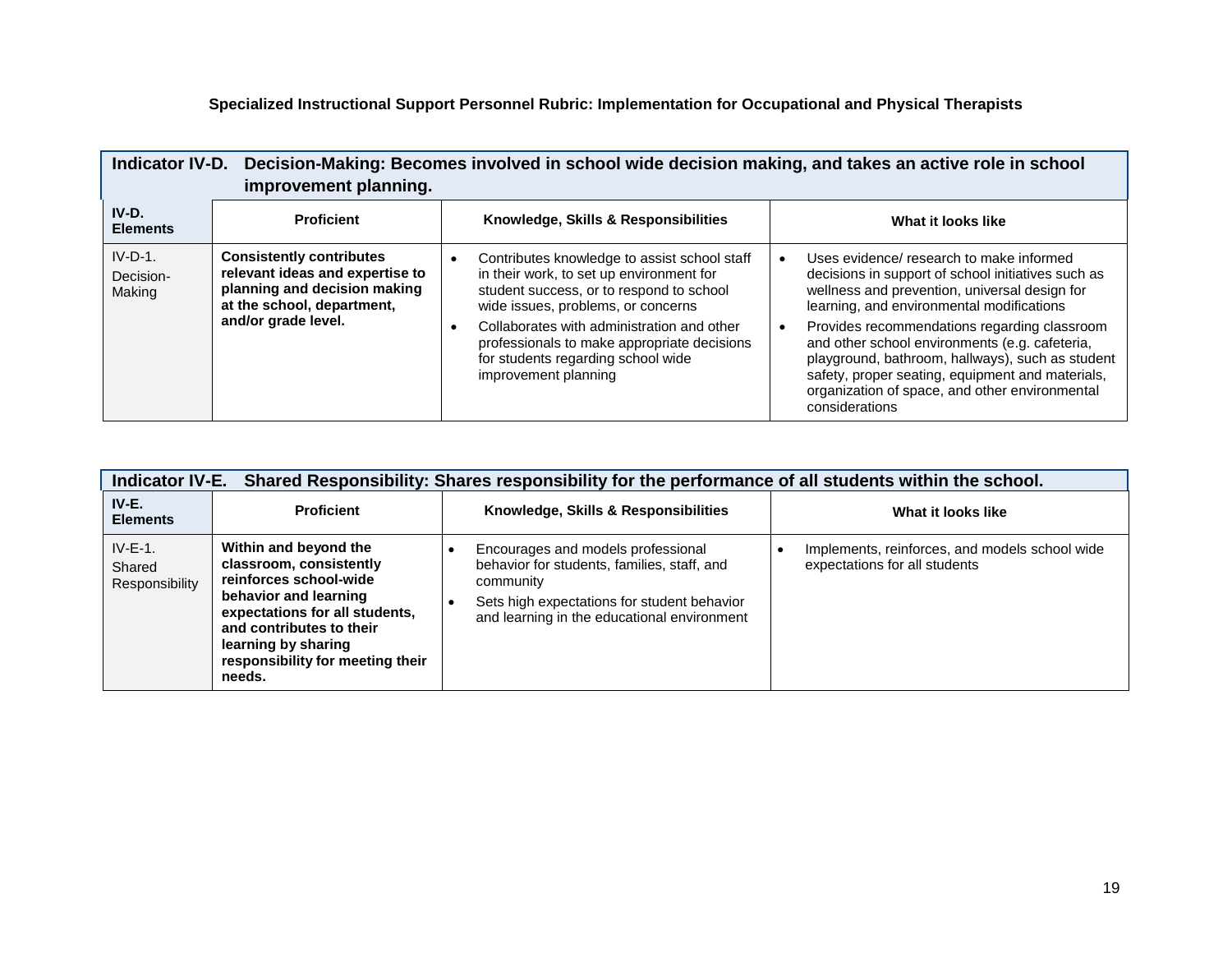| <b>Indicator IV-F.</b><br>Professional Responsibilities: Is ethical and reliable, and meets routine responsibilities consistently. |                                                                                                                                                                                                     |                                                                                                                                                                                                                                                                                                                                                                                                                                                              |                                                                                                                                                                                                                                                                                                                                                                                                                                                                                                                                                                                                                                                                                                                                                                                             |
|------------------------------------------------------------------------------------------------------------------------------------|-----------------------------------------------------------------------------------------------------------------------------------------------------------------------------------------------------|--------------------------------------------------------------------------------------------------------------------------------------------------------------------------------------------------------------------------------------------------------------------------------------------------------------------------------------------------------------------------------------------------------------------------------------------------------------|---------------------------------------------------------------------------------------------------------------------------------------------------------------------------------------------------------------------------------------------------------------------------------------------------------------------------------------------------------------------------------------------------------------------------------------------------------------------------------------------------------------------------------------------------------------------------------------------------------------------------------------------------------------------------------------------------------------------------------------------------------------------------------------------|
| IV-F.<br><b>Elements</b>                                                                                                           | <b>Proficient</b>                                                                                                                                                                                   | Knowledge, Skills & Responsibilities                                                                                                                                                                                                                                                                                                                                                                                                                         | What it looks like                                                                                                                                                                                                                                                                                                                                                                                                                                                                                                                                                                                                                                                                                                                                                                          |
| $IV-F-1.$<br>Judgment                                                                                                              | Demonstrates sound judgment<br>reflecting integrity, honesty,<br>fairness, and trustworthiness<br>and protects student<br>confidentiality appropriately.                                            | Abides by AOTA's or APTA's professional<br>$\bullet$<br>code of ethics and standards of practice to<br>guide ethical decision making in practice<br>Complies with all Massachusetts General<br>$\bullet$<br>Laws and Regulations<br>Handles confidential matters in a professional<br>$\bullet$<br>manner and in accordance with legal<br>requirements                                                                                                       | Acts ethically, honestly, and with integrity at all<br>$\bullet$<br>times<br>$\bullet$<br>Follows FERPA and HIPAA regulations where<br>applicable<br>Respects and maintains confidentiality<br>$\bullet$<br>Demonstrates professional demeanor in words,<br>$\bullet$<br>actions, and appearance<br>Maintains professional boundaries with students,<br>$\bullet$<br>families, and colleagues                                                                                                                                                                                                                                                                                                                                                                                               |
| $IV-F-2.$<br>Reliability &<br>Responsibility                                                                                       | <b>Consistently fulfills</b><br>professional responsibilities; is<br>consistently punctual and<br>reliable with paperwork, duties,<br>and assignments; and is rarely<br>late or absent from school. | Maintains accurate and timely documentation<br>$\bullet$<br>and records in accordance with professional<br>standards, state guidelines, and school<br>district policy<br>$\bullet$<br>Adheres to federal and state laws and<br>regulations that effect occupational and/or<br>physical therapy practice in the educational<br>setting<br>Performs all required responsibilities and<br>$\bullet$<br>professional duties in a punctual and reliable<br>manner | Demonstrates a pattern of excellent attendance<br>$\bullet$<br>and punctuality<br>Attends required school meetings on time<br>$\bullet$<br>Utilizes effective time management skills<br>$\bullet$<br>Effectively develops and adheres to schedule that<br>$\bullet$<br>meets service delivery requirements<br>Adheres to timelines required for completing<br>$\bullet$<br>documentation and assigned duties<br>Communicates schedule modifications to<br>$\bullet$<br>appropriate personnel when indicated<br>Consistently documents communications and<br>$\bullet$<br>services (e.g. direct/consultative services, phone<br>call/email logs, attendance)<br>Participates in maintaining school equipment and<br>$\bullet$<br>materials (e.g. safety, ordering, inventory,<br>inspection) |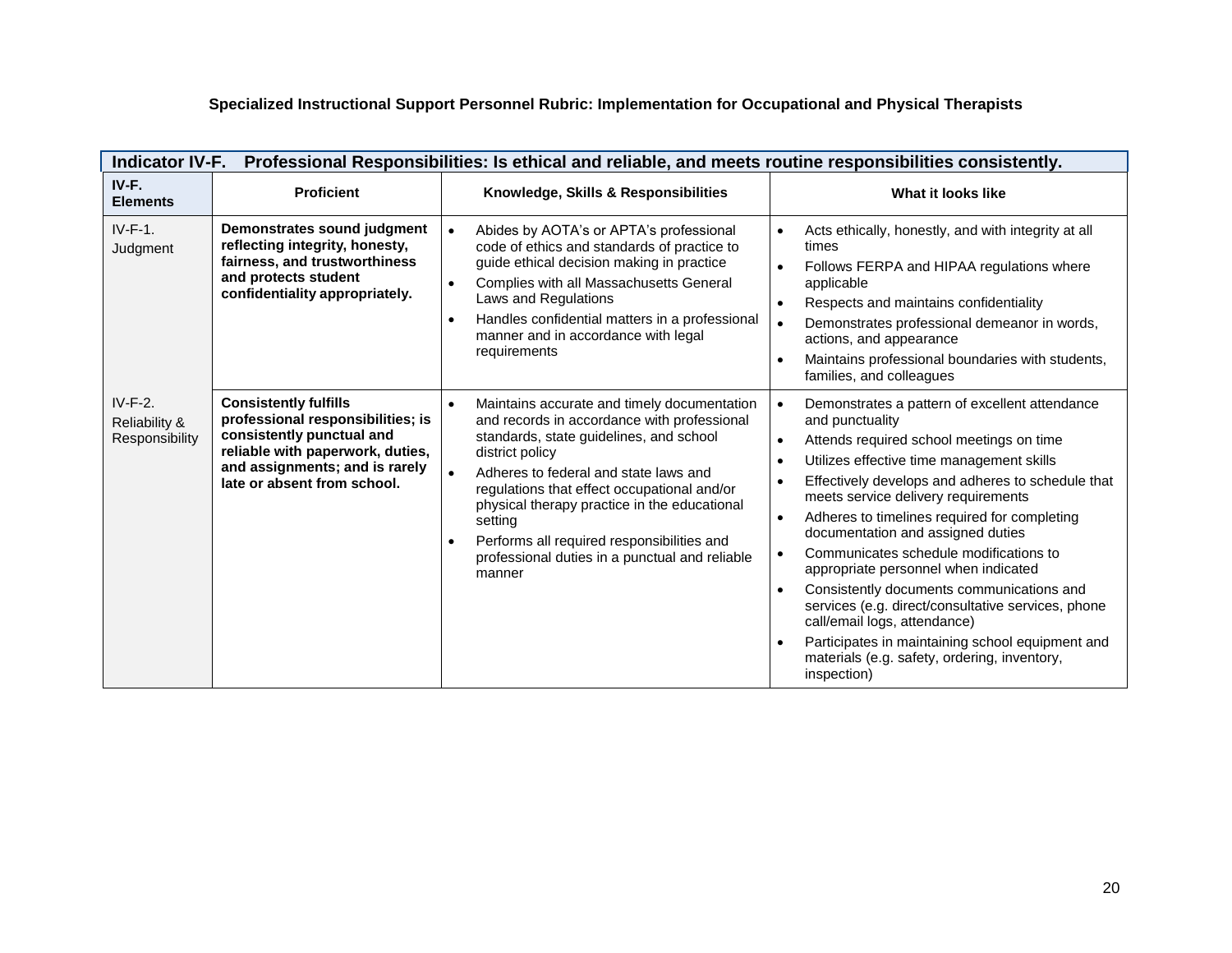# **Artifacts for Use in Conjunction with the Resource to Support ESE Model System Rubric for Specialized Support Personnel (SISP):**

# **INTRODUCTION**

This listing is intended to suggest examples of artifacts, which *may* be used to provide evidence of performance in each Standard. It is not intended to be used as an exhaustive or comprehensive list of required evidence. Observational evidence for each Element can be found embedded into the Rubric in the "what it looks like" column.

| <b>STANDARD I: Curriculum, Planning, and</b><br><b>Assessment</b> | <b>Indicator I.A. Curriculum and Planning</b><br>Indicator I.B. Assessment<br><b>Indicator I.C. Analysis</b>                                                                                                                                                                                                                                                                                                                                                                                                                                                                                                                                                                                                                                                              |
|-------------------------------------------------------------------|---------------------------------------------------------------------------------------------------------------------------------------------------------------------------------------------------------------------------------------------------------------------------------------------------------------------------------------------------------------------------------------------------------------------------------------------------------------------------------------------------------------------------------------------------------------------------------------------------------------------------------------------------------------------------------------------------------------------------------------------------------------------------|
| <b>Artifacts:</b>                                                 | • Documentation of professional development/continuing competence activities<br>• Student intervention plan or plan of care<br>• Contributions to newsletters, websites, or brochures<br>• Documentation of services provided (evaluations, screenings, IEP development, 504 development,<br>intervention plans, data sheets, contact notes, progress monitoring, service logs, team meeting minutes,<br>Medicaid documentation, etc.)<br>• Assistive technology tools, resource checklists, implementation records<br>• Video or photographs<br>• Student performance data (e.g. work samples, portfolios, data collection sheets)<br>• Participation in IEP, team, and building meetings<br>• Documentation of parent/ guardian communication (e.g. contact log, notes) |
|                                                                   | • Documentation of consultation with team members<br>• Curriculum modifications/ accommodations<br>• Documentation of early intervening, RTI, instructional support involvement                                                                                                                                                                                                                                                                                                                                                                                                                                                                                                                                                                                           |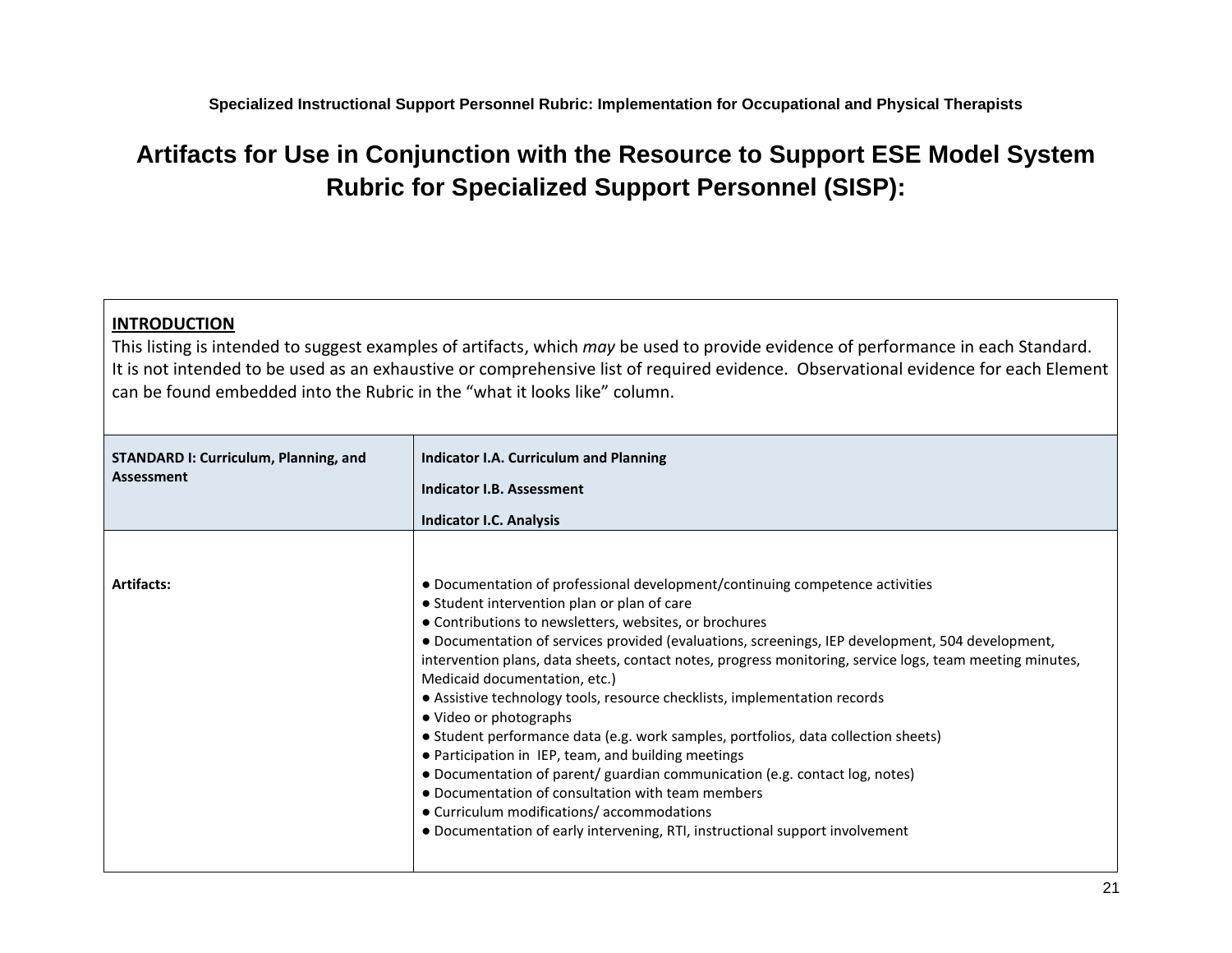| <b>STANDARD II: Teaching All Students</b> | Indicator II.A. Instruction<br><b>Indicator II.B. Learning Environment</b><br><b>Indicator II.C. Cultural Proficiency</b><br><b>Indicator II.D. Expectations</b>                                                                                                                                                                                                                                                                                                                                                                                                                                                                                                                                                                                                                                                                                                                                                                                                                                                                                                                                                                                                             |
|-------------------------------------------|------------------------------------------------------------------------------------------------------------------------------------------------------------------------------------------------------------------------------------------------------------------------------------------------------------------------------------------------------------------------------------------------------------------------------------------------------------------------------------------------------------------------------------------------------------------------------------------------------------------------------------------------------------------------------------------------------------------------------------------------------------------------------------------------------------------------------------------------------------------------------------------------------------------------------------------------------------------------------------------------------------------------------------------------------------------------------------------------------------------------------------------------------------------------------|
| <b>Artifacts:</b>                         | • Documentation of early intervening, RTI, instructional support involvement<br>• Documentation of differentiated intervention strategies (e.g. choice boards, visual supports, total<br>communication system, kinesthetic activities)<br>• Curriculum and environmental accommodations and modifications<br>• Assistive technology and/or adaptive equipment recommendations to support student learning/access<br>• Classroom intervention protocols e.g. positioning or activity schedules, activity modifications or plans<br>• Behavioral supports such as contracts, procedures, consequences, Behavior Intervention Plans, sensory<br>diets or strategies<br>• Individualized Education Program (IEP)<br>• Educational Proficiency Plans (EPP)<br>• Supplemental Educational Services (SES) data<br>• Student self-assessment instruments for goal setting and self-reflections about learning<br>• Student self-progress monitoring records<br>• Student intervention plans/ plans of care<br>• Student transition plans<br>• Student portfolio and performance data (e.g. data collection sheets, student needs inventory)<br>• Community and family resource lists |